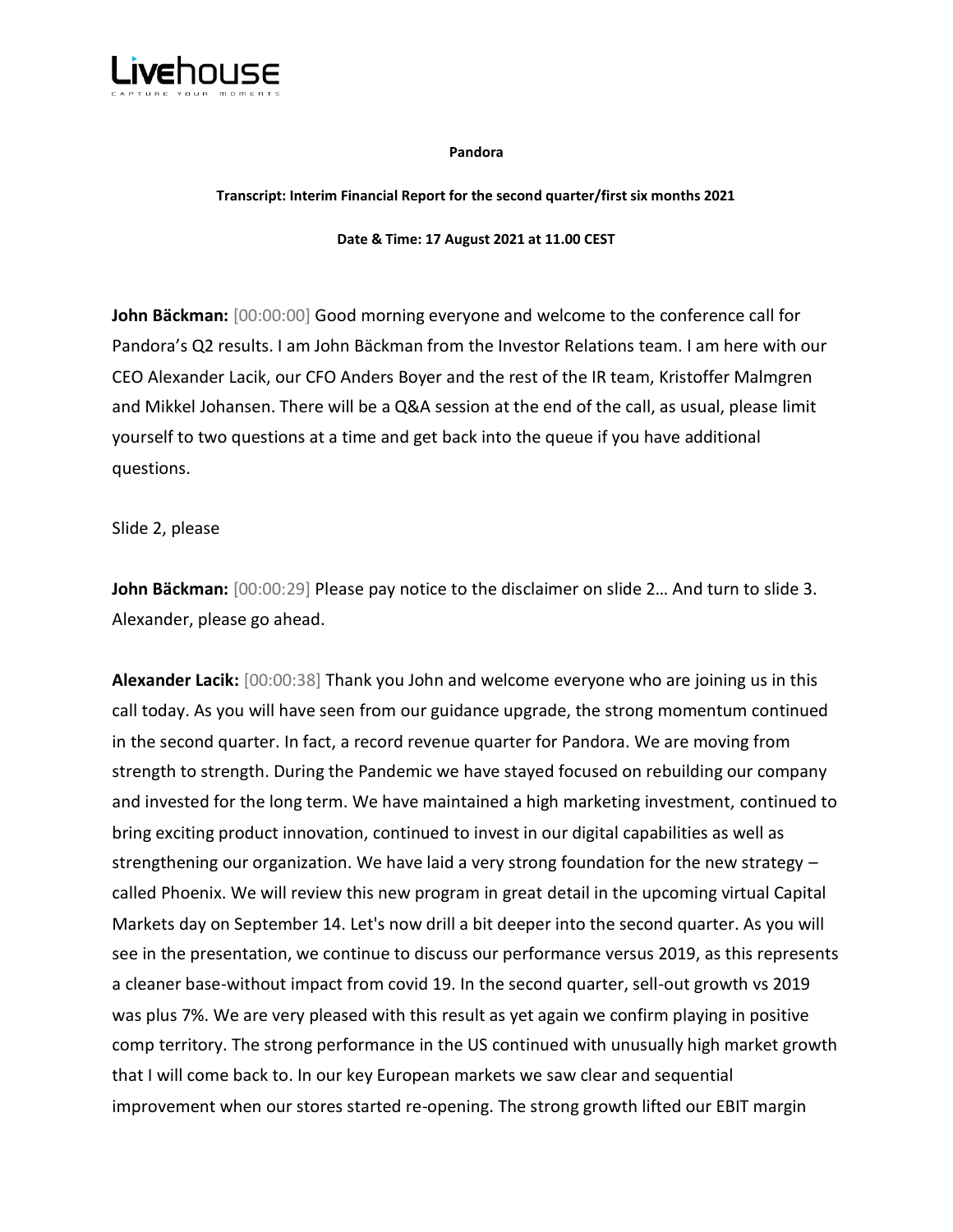above 25% in the second quarter, demonstrating the operating leverage in our business model. All in all, a very strong quarter for the company given the external circumstances.

Now, let's move to slide four please.

**Alexander Lacik:** [00:02:23] As a consequence of the strong results and an updated full-year forecast, we upgraded our financial guidance for both organic growth and EBIT margin in 2021 on August 6. Organic growth is now expected to be in the 16-18% range, driven by better underlying performance and a revised forecast. This is equal to the 3-5% organic growth rate versus 2019. Anders will shortly give more perspective on our assumptions and corresponding numbers. EBIT margin is now expected to be in the range of 23-24%. This is driven by the higher expected growth rates turning into higher operating leverage. We are also continuing the distribution to our shareholders with a further 1 billion DKK over the next three months, split evenly between dividend and share buyback.

Let's move to slide six, please.

**Anders Boyer:** [00:03:21] Apologies for a busy chart, but it's important to dive a bit deeper into the varying country results and the drivers thereof. Generally speaking, though, the key driver of the variance continues to be how much covid 19 restricts our ability to operate the physical store network. Using the second quarter of 2019 as the comparison, this quarter we saw 7% sell-out growth, despite that around 15% of our stores were temporarily closed due to covid 19. In US, our largest market, we continued to very high growth of 63%. It's fair to say that a market that historically has grown low single digit has been unusually benefiting from the stimulus checks. In addition to this we have strong indications that Pandora has been building market share on top of this situation. We do expect that there will be a natural correction once the fiscal stimulus is removed. It is, however, unclear how this demand curve will be shaped. We continue to invest for strong growth in the US to ensure we have momentum over and above those market dynamics.

In China, we saw sequential improvement in the quarter, however, growth was still negative versus 2019. Please note that in Q3, China has been impacted both by typhoons, which caused flooding in parts of the country and new outbreaks of the Delta variant. This will be visible in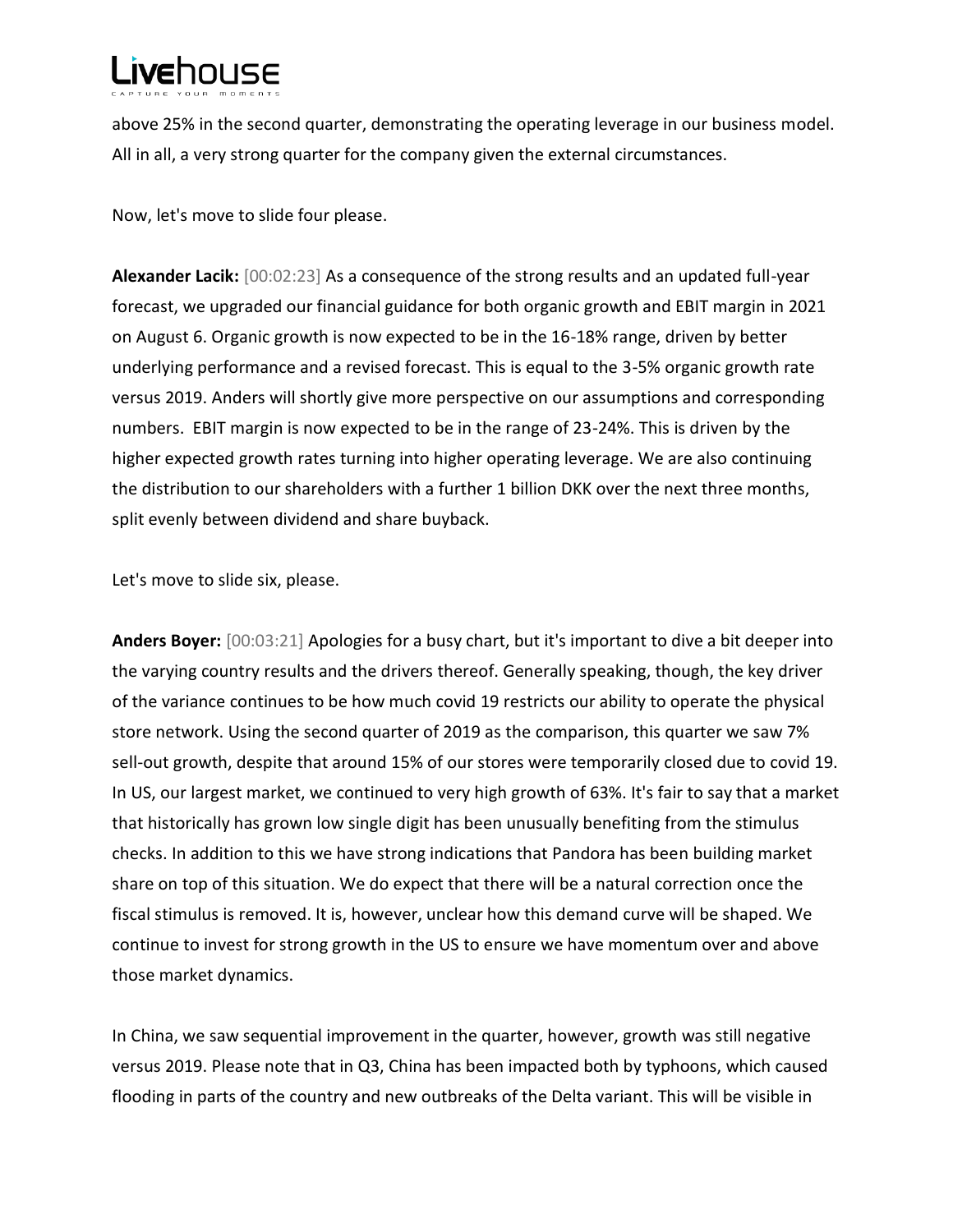the third quarter performance. In the second half of 2021 we will take the first significant steps in the transformation to reposition our brand. Timing obviously depends on the recent C19 development - it doesn't make much sense to invest heavily in media and marketing if there's little traffic in the stores. More on the opportunity in China to come at the Capital Markets Day.

UK, which is our second largest market, was up 1% versus 2019. Since the re-opening traffic started to return to stores and online performance continues to be strong.

In our key European markets, we experienced sequential improvements when stores started to open up again as restrictions eased.

Slide seven, please.

**Alexander Lacik:** [00:05:34] In May we launched Pandora Brilliance in U.K. It's our way into the diamond market. Brilliance is the first platform tested under the new Phoenix strategy with the objective to become a new sizable and important concept platform next to Moments.

We are roughly 100 days into the test launch and progressing well. We're gaining important insights that are critical to sharpen a potential global launch. A decision of this will be taken later in the year. We will share more details about brilliance at the CMD as well.

Next slide, please.

**Alexander Lacik:** [00:06:10] Let's have a look at our underlying performance. As said, we think 2019 is the best comparison base. There are two major and opposing factors at play here. First, there is no doubt that covid 19 continues to impact our performance. With the lockdown of stores dragging down revenue. Some of that is obviously recovered online. Furthermore, we can also notice a slower recovery in parts of the world where governments have been more restrictive with supporting people as well as businesses. Latin America as a region is one example. Secondly, the unusually strong US growth accelerated by stimulus packages. It is hard to pinpoint the net impact of those two factors. However, we are confident the underlying sellout growth versus 2019 is positive in the second quarter.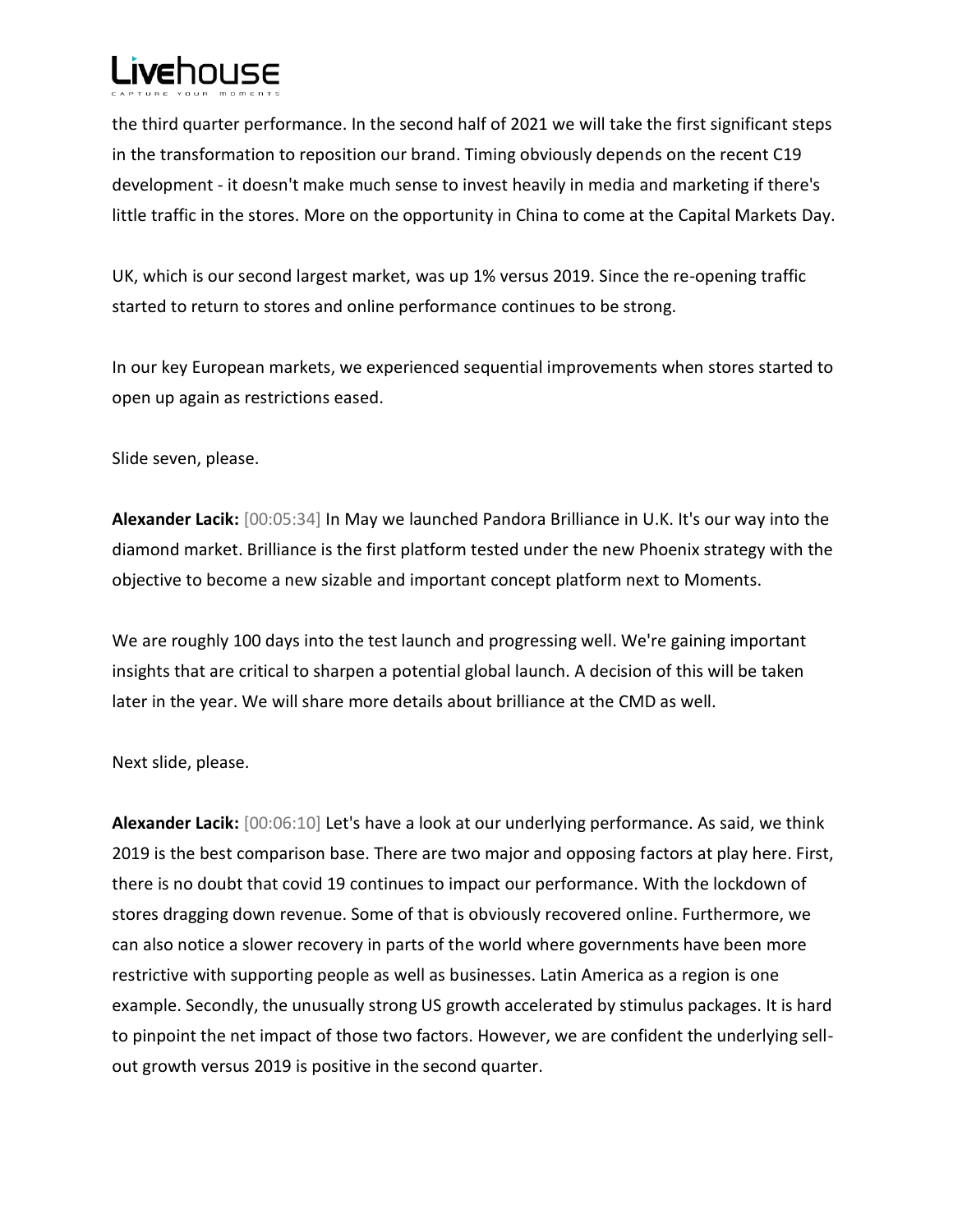

Next slide, please.

**Alexander Lacik:** [00:07:02] The strong brand momentum is the driving force of revenue growth and EBIT margin expansion. This is no surprise to us as we continuously have kept our marketing investment at a very competitive level. Our continuous advancements in digital marketing, better advertising quality, more consistent and holistic communication both on and offline pays dividends. A global unaided awareness remains high and even increased the relative gap to competition. We maintain a leading position in 5 out of 7 key markets. In terms of our global share of search, around one third of the Google searches for branded jewellery is for Pandora, well ahead of competition. Net, we continue to stay top of mind as well as engage with our consumer base. I expect that competitors will start to reactivate their efforts as we start moving towards more stable conditions. There is no doubt that the investment we've made during the pandemic will continue to cement our leading position.

Next slide, please.

**Alexander Lacik:** [00:08:07] Looking back, we are extremely pleased with the accelerated efforts to build out not only our digital marketing efforts, but likewise our e-commerce business. In most countries our 'estore' is the largest portal to the brand.

Our digital results in Q2 are very encouraging. Online revenue made up a quarter of the total in Q2. Our online revenue more than doubled versus 2019. Comparing to Q2 of last year, online was down as expected as consumers returned to stores. We continue to focus on driving full price sales across all our trading channels. Less promotional activity drove down our online discounts by 6%-points compared to the Q2 of last year.

Finally, we're expanding our omni channel features where and when it makes sense due to C19. There's a very strong consumer interest in, for instance, click and collect in the US. That made up 13% of our online sales in the quarter. Digital plays a key role in our new strategy, both as a foundation for the strategy and as a growth driver. But more needs to come on the upcoming CMD.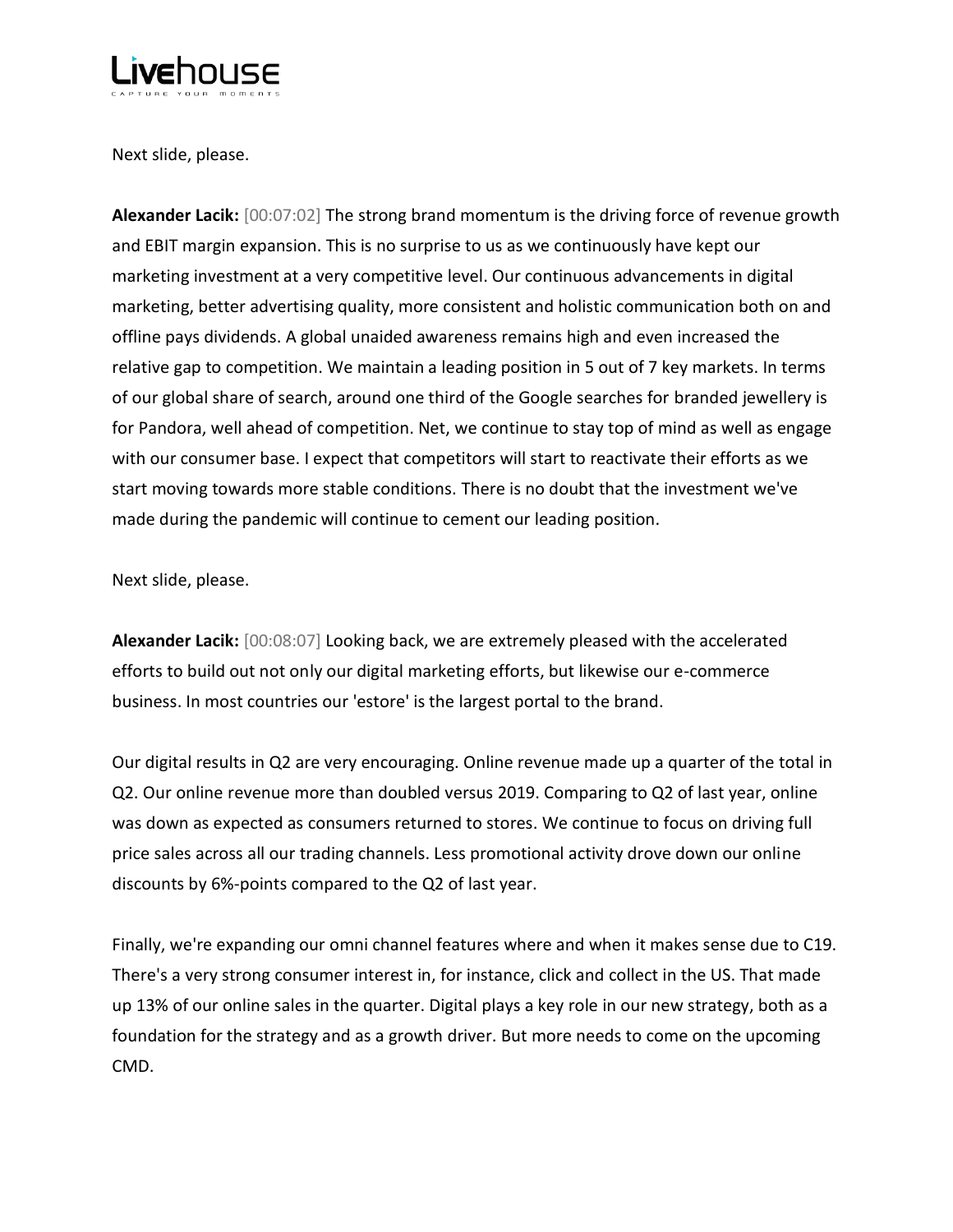

Next slide, please.

**Alexander Lacik:** [00:09:20] I want to give an update on the situation of our staff and production in Thailand since the covid 19 outbreaks there have escalated during the last couple of months and government restrictions have increased. First of all, the health and safety of our employees comes first - always. To protect our employees and to mitigate the risk of disruptions in the supply chain, we have taken a broad range of precautionary measures. This includes regular pro-active testing of all employees. If a case is detected, there is immediate quarantine of close-contacts and separation, sealing and cleaning of the area where case is detected. Normally this procedure is conducted within 24 hours and then we're back up again. We're in very close dialog and cooperation with Thai authorities and we are closely monitoring our suppliers as well. We took a decision earlier this year to hire an additional 1000 people into the production. One of the key reason was that we wanted to increase our inventory position as an insurance policy against increased C19 impacts in Thailand. It's safe to say that this was a good decision, as we're now in a position where the guidance on the current circumstances is safeguarded.

Next slide, please.

**Alexander Lacik:** [00:10:37] We look forward to unfolding the Phoenix strategy at our online CMD on September 14. The Executive Leadership Team will then present how Pandora will drive long-term sustainable and profitable growth, building on a vast untapped opportunities within our existing business. We will be disclosing our financial targets at this time. We will make material available in advance on our website so you can digest it before the presentations begin. The CMD will be accessed via our website, where you can also find additional information ahead of the event.

I'll now hand over to Anders to go through the financials in more detail.

**Anders Boyer:** [00:11:19] Thank you, Alexander. And please go to Slide 14.

We are quite pleased with the financial performance in the second quarter and that's not just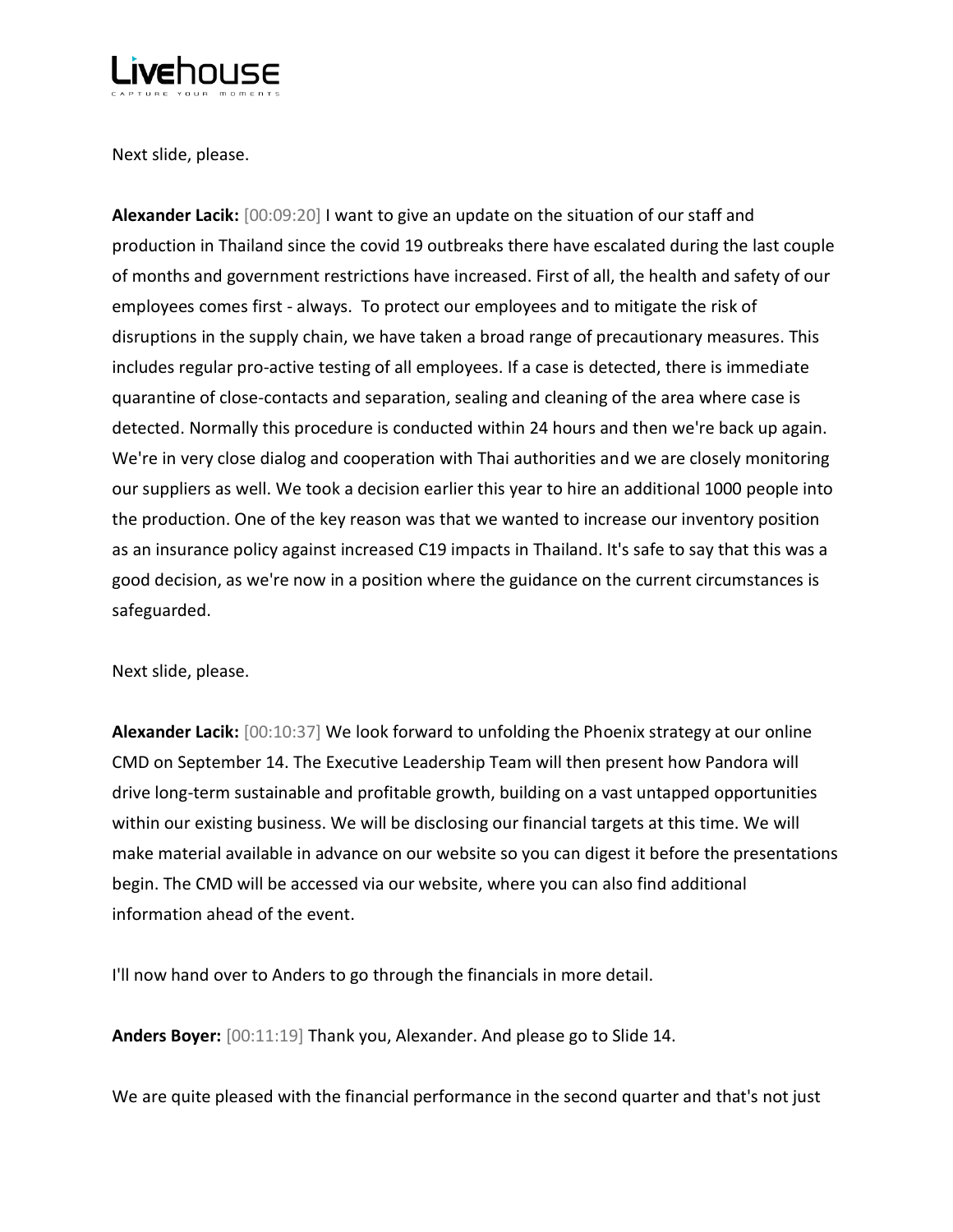

on the top line and EBIT, but also on KPIs such as the gross margin, cash conversion and leverage. And as you can see here to the left on this slide, our leverage was only 0.4x by the end of the second quarter and thereby actually below our capital structure policy range. And this obviously leave some room for future cash distribution to our shareholders. And I can't help pointing out the significant uplift in earnings per share, which you can see in the last row in the table. The fact that we have no more restructuring cost and at the same time grow the topline gives a pretty significant uplift in EPS. And we've not shown ROIC, or return on invested capital, on the slide here. But the improvement would also have been very visible in ROIC if we had put it on the slide up here. ROIC ended at 44% in the second quarter and significantly up versus the last few years.

So let's go to the next slide where I can explain a little bit more about the revenue development in the second quarter, slide 15.

**Anders Boyer:** [00:12:46] And let me start off by saying that we do know that the revenue development is not easy to understand, especially versus 2020. The impact of covid 19 here in the second quarter is significant and can be difficult to understand. We've provided quite some detail for the same reason in the bridges here, and in the company announcement. And we hope that you find it useful.

Allright. But in the middle of all of this covid 19 noise, the most important KPI is the number that we put in the green box. The plus 7% sell-out growth versus 2019. That's a number that confirms that the company is growing and it's growing versus a clean base in 19 where we didn't have any pandemic impact. And as you can also see in the bridge in the upper part of the slide versus 19, there's a 7% bucket called "normalisation of sell-in and other". And that bucket includes a few things, such as the commercial reset we did back in 19 as part of program NOW with the purpose of reducing wholesale inventory. And many of you probably recall that. But it also includes good performance in other points of sale as well as higher online freight income. And both of these last two items is not included in sell-out growth, but only included in organic growth the way that we calculate it. And I would like to stress that inventories in the wholesale channel are at healthy levels and we don't see any issues with old inventories or excess inventories going out of the quarter.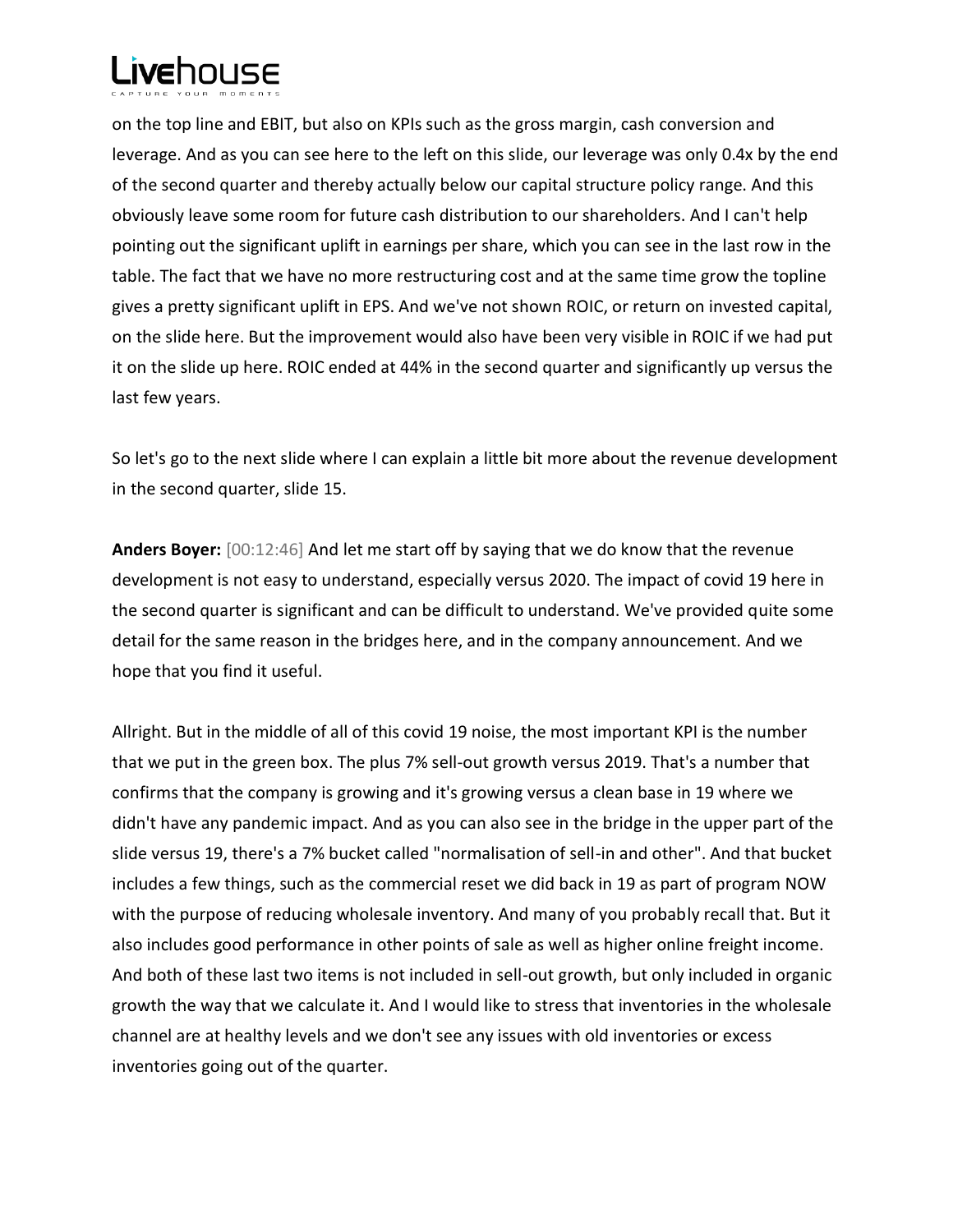

So that was the easy bridge, so to speak. But in the bridge below where we compare to the second quarter of 2020 is a little bit more complicated. And most of the building blocks in the bridge are hopefully quite straightforward, or you'll recall them back from our first quarter announcement. But there is another slightly more technical, tricky building block, which is also a consequence of the pandemic. And that's the 7% bucket that we call "Shift from online to other points of sale". And that bucket includes the effect of that the lower covid 19 impact this year leads to a shift of revenue from online, last year, which is included in sell-out, to other points of sale this year, which is not included in sell out. And normally when you have these shifts, that's not really an issue, but when you have, shocks to the system, so to speak, like in the second quarter last year, this become visible in the way that the KPIs are calculated. A little bit technical, but this should be the only quarter where we have this effect of the pandemic.

So if it goes to the next slide, please slide 16.

**Anders Boyer:** [00:16:00] Our second quarter EBIT margin was 25.2% and actually the highest second quarter level that we have delivered in three years. Contrary to the revenue bridges, I'm not going to spend much time on this slide.

And we'll actually go directly on to Slide 18 and the upgraded guidance.

**Anders Boyer:** [00:16:24] On Slide 18 and then subsequently on slide 19, we are bridging back from 2020 through the old guidance and into the new guidance. And this is mostly background information for modelling purposes and there shouldn't be any big surprises here. But there's a few things that we just want to call out. And the first thing is about the pandemic assumptions behind the guidance for for the rest of the year. And we assume that around 5% of the stores will be temporarily closed in the second half of the year. And that number is obviously associated with high uncertainty. But on the other hand, we need to make an assumption behind the guidance. And on August 6, when we upgraded the guidance, about 6% of the stores were closed. Today, it's around 8% of the stores that are closed as more stores are closed in, among others, China and Australia compared to August 6.

Another C19 assumption is that we expect no major disruptions, or assume no major disruptions in the supply chain in the back half of the year. You should also expect that China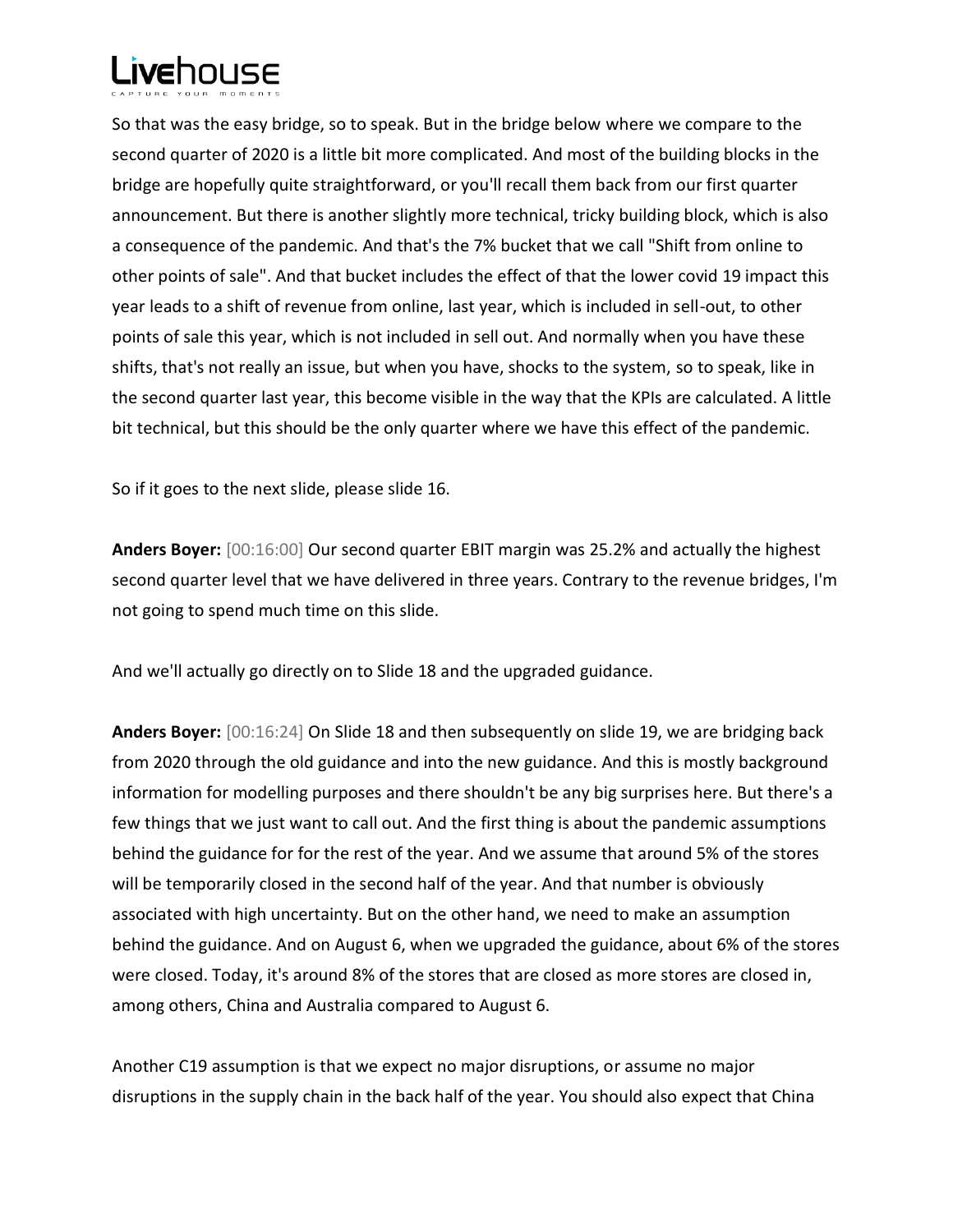will remain a drag on group performance in the second half and that the third quarter will be impacted by the recent increases in covid 19 cases, as Alexander mentioned, as well as the flooding in July and the typhoons that we've also seen in China.

And then we have been encouraged to specifically write what the guidance leads to in terms of real money, not just percentages, but DKK Kroner. So we've added that here, as you can see in the last column. And the guidance that we have given is translating into a revenue of between 22 and 22.4 billion DKK Kroner for for the full year.

So if you go to the next slide, please, and the EBIT margin.

**Anders Boyer:** [00:18:34] As Alexander already mentioned, the higher EBIT margin guidance is driven by operating leverage. And I think the bridge here is quite self-explanatory. So I'll just mention two other smaller changes to the guidance which are mentioned on the slide here as well to the right. And that includes a slightly lower CAPEX and a few more store closures than what we guided previously. And these additional store closures should just be seen as "normal ongoing optimization of the network". But we want to make clear that this does not indicate any change in our overall network strategy. We still see ample white space around the world and ample opportunity to expand the network. And we'll talk more about that at the Capital Market Day.

Then a few more slides on the guidance and the slide, 20 and 21.

**Anders Boyer:** [00:19:34] We have looked at what our full-year guidance implies for the second half of 2021. And first on this slide, we look at the implied revenue growth. And the data that we are showing on this slide is versus 2019. And the guidance that we have made of versus 2020 of 16-18% organic growth corresponds to 3-5% when you look at it versus 2019. And that's the number you can see in the last black box in the upper part of the slide; plus 3-5% organic growth. And the implied organic growth for the second half is therefore between plus 2 and plus 5. And that's the box in the middle in the upper part of the graph. And then we break down that 2-5% implied second half growth in the lower part of the graph. And the way that we are thinking about the guidance is that it corresponds to an underlying sell-out growth of between 2-6% in the second half of the year. And that's the first black box to the left at the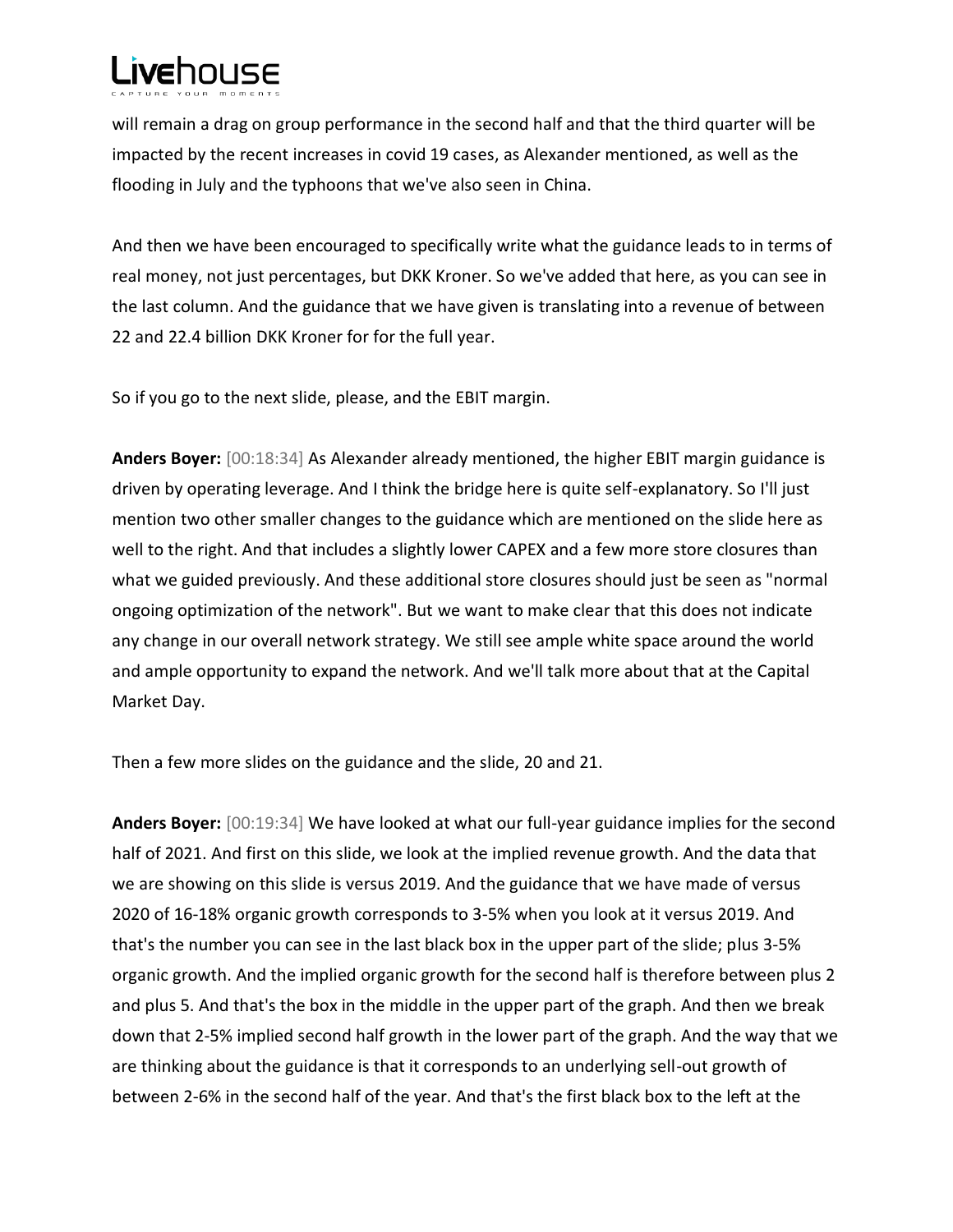bottom of the slide. And that number confirms that we do believe that Pandora is back on a growth track.

Compared to the 2019 base, which is obviously clean of covid 19 impact, that 2-6% sell-out will be offset by the continued temporary store closures driven by the pandemic. And that's that -2 to -3 that you can see in the pink box. And then when you convert it from sell-out to organic growth, you should think about adding around 2points to growth, to the sell-out growth. And this includes, among others, that we were running the commercial reset back in 2019, which reduced sell-in to wholesale partners back then.

We have received quite a number of questions about whether the guidance is conservative. And just a few comments on on that question. As Alexander already said, we have already obviously put out the guidance there because we think it's a proper reflection of how 2021 could play out. There is a lot of uncertainty coming from the pandemic, and that is not just the direct effect from lock-downs, but also secondary effects such as shifts in how consumers are spending their money. But it should also be clear that if the US continues at the really high growth rate that we saw in the second quarter or just something close to that, then that would be an upside to the guidance that we have put out. But let's see how that plays out.

Next slide, please.

**Anders Boyer:** [00:22:42] For the EBIT, the guidance implies a 23-25% margin in the second half of the year. And as to cuts on that margin guidance, or implied margin guidance, that we would like to make. And first, comparing with the second half margin last year, and then looking at the margin development on a sequential basis versus the first half of the year.

We start out looking at the roughly 3 percentage points lower margin versus the second half of last year. Then the big drivers of that 3 points lower margin in our implied guidance. That's first of all, that we are starting this year in the second half, the investments related to the repositioning of the brand in China. And that will be a 150 basis points, 1.5 percentage points drag on the margin in the second half of the year. Additionally, there is a 2 percentage points drag from the higher silver prices in the second half compared to last year. And that silver price impact is partly offset by a favorable foreign exchange impact. So the net silver and foreign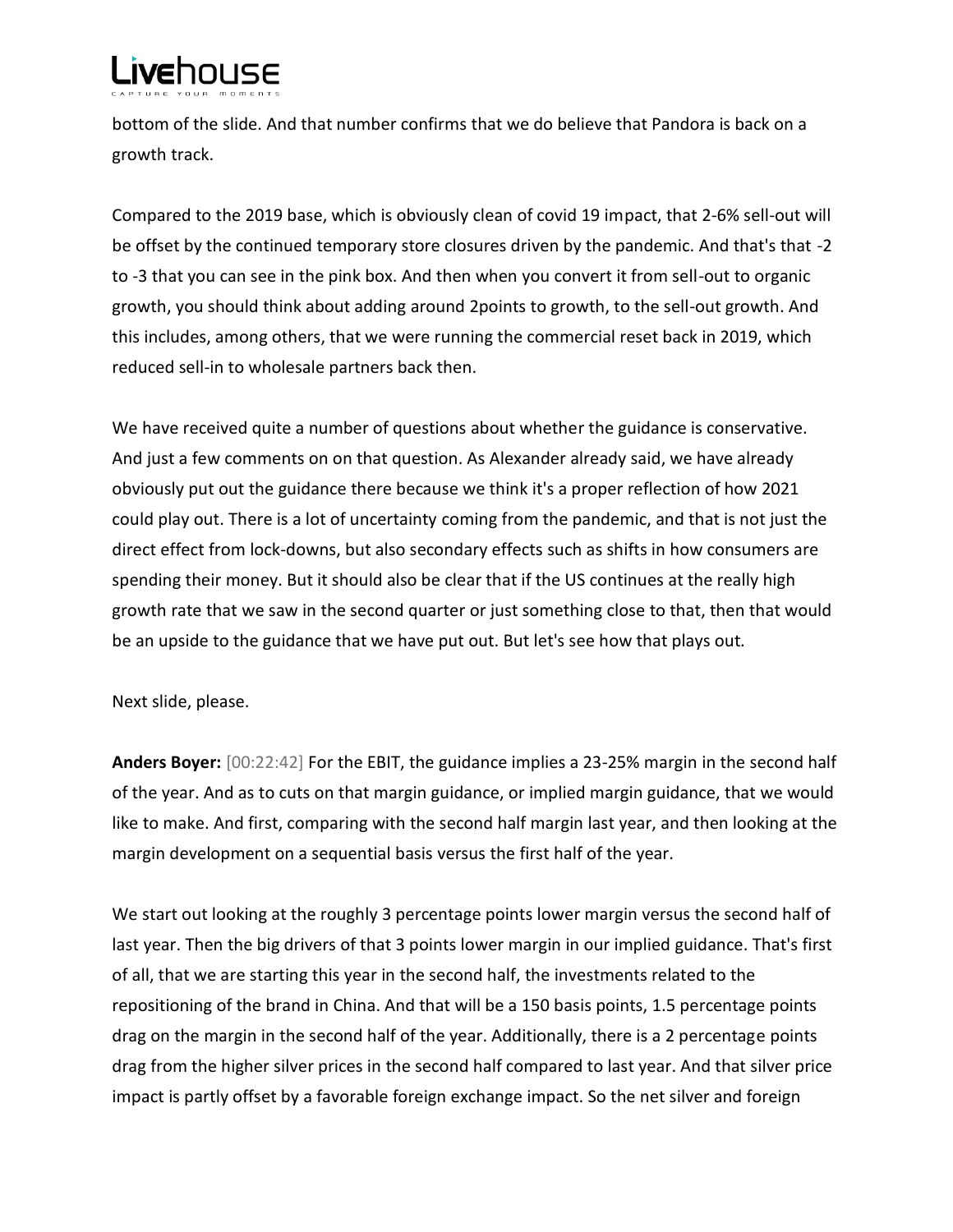

exchange impact in the second half of the year is around half a percentage point drag versus last year. So that's 1.5 Points from China, half a point from FX and silver, and combined a 2 point drag on the margin. And then the rest is smaller bits and pieces, but importantly including less or no government support. And you might remember from the numbers last year that we got a 110 million kroner in government support last year or roughly 1 point of government support looking back towards last year.

Then if you turn to look at the margin from a sequential point of view, then the margin pick up in the second half, which Pandora is usually seeing, is a bit lower in 2021 than in prior years. And the reason for that are twofold. First of all, it's due to that the strong US growth that we have seen in the first half of this year came at very limited incremental costs and lifted the margin in the first half of the year. And secondly, as I just mentioned, it's the investment that we are doing in the repositioning of the brand in China. There will be a drag on the margin here in Q3 and Q4 of this year. So another way to say it is that there's no underlying structural changes to the business model in the margins baked into this guidance.

Enough about the guidance last slide for me on the slide 22.

**Anders Boyer:** [00:25:52] And as Alexander already mentioned up front, we are continuing the cash distribution. During the last 3 months, we have paid out 1 billion DKK Kroner, evenly split between dividend and buybacks. And we still have ample liquidity and a very low leverage, and over the next 3 months, we will distribute another 1 billion DKK Kroner, also evenly split between dividend and buybacks. And assuming that the pandemic doesn't worsen, Pandora expects to continue a cash distribution also in the fourth quarter.

And with that, I'll hand it back to Alexander and slide 24.

**Alexander Lacik:** [00:26:33] Thank you, Anders.

So to summarize, our revenue was record strong for the quarter. Sell-out growth and EBIT, as Anders has just gone through in detail, was very strong. So we are extremely pleased with the performance, given the circumstances. We upgraded our financial guidance ahead of the results and we'll continue distributions to our shareholders. Phoenix, our new strategy, is in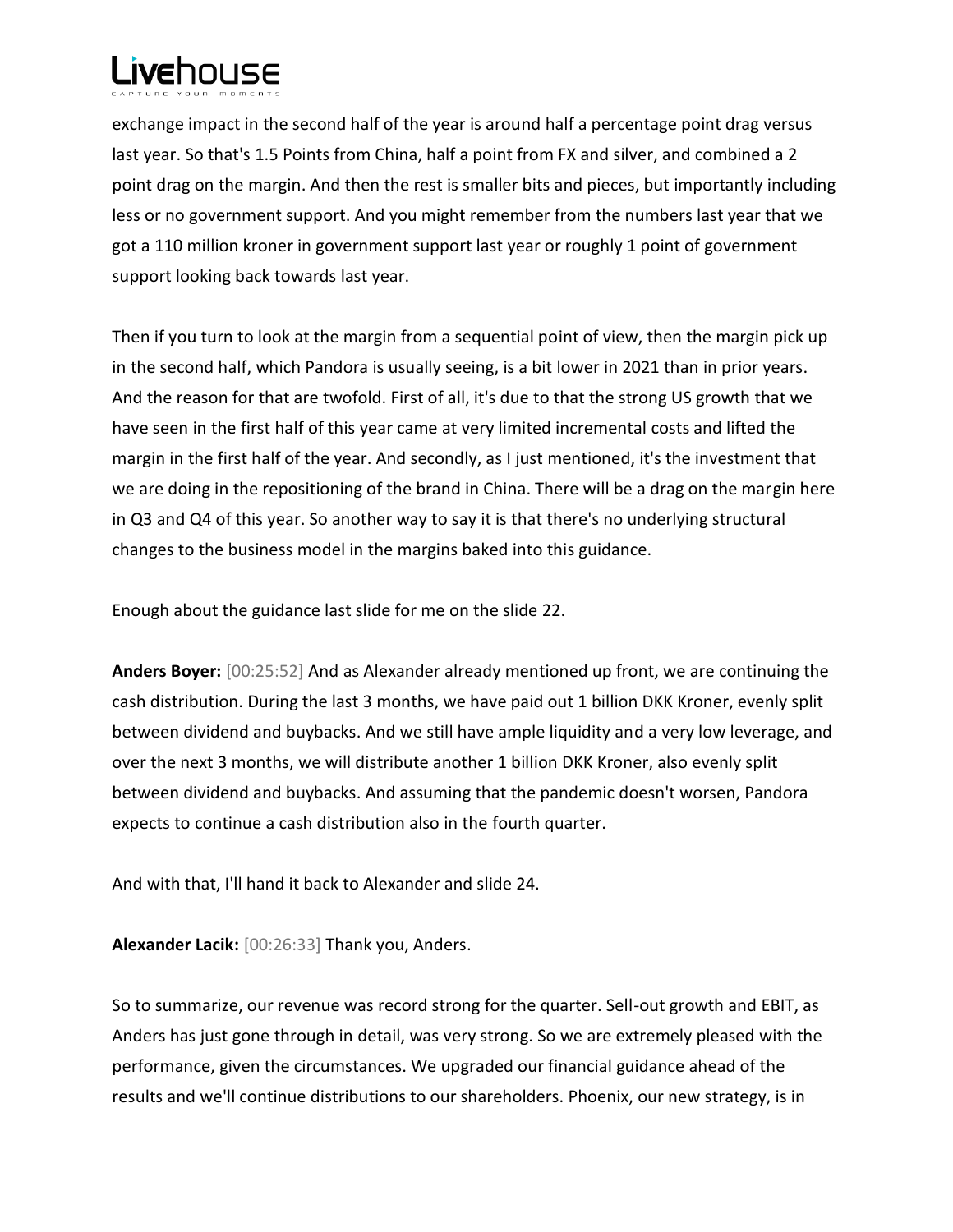

progress and there's more to come at the online CMD on September 14. And with those remarks, we're ready for the Q&A.

Operator, please go ahead.

**Operator:** [00:27:05] Thank you. If you'd like to ask a question, please dial zero one on your telephone keypads now. Once your name is announced, you can ask your question. You can dial zero two to cancel.

Our first question comes from the line of Fredrik Ivarsson of ABG. Please go ahead. Your line is open.

**Fredrik Ivarsson, ABG:** [00:27:27] Thank you very much. First question on the US sell-out growth up I guess 60 percent during the first 6 months versus 2019 levels. And I appreciate that it's a very difficult forecast to make, but it would be kind of helpful to understand your base case assumptions for the US market for the second half of the year.

**Anders Boyer:** [00:27:51] Thank you, Fredrik. Maybe I can start out there. I think we will not go into details on our expectations on the guidance per market. But obviously, I think it would be strange not to assume that there would be a slowdown in the second half of 2021 compared to the very high level that we've seen in the first half of the year. But I think the way to think about the guidance for the second half of the year is that it's likely that the US will still be above the average of the group. China will remain a drag, and then we'll see improved performance in the European markets.

**Fredrik Ivarsson, ABG:** [00:28:35] Ok, that's helpful. Thanks Anders. The second one on the sequential improvements in key European markets that you mentioned. Did that trend continue in Q3 or have you seen something else due to the delta variant for instance?

**Anders Boyer:** [00:28:52] We expect as the markets are opening up that we will see continued improvement in Europe. As you can see on some of the data that we have released this morning, in the key European markets we were at -6% sell-out versus 2019 in the second quarter with a third of the stores being closed. And I think, when we look at that number, it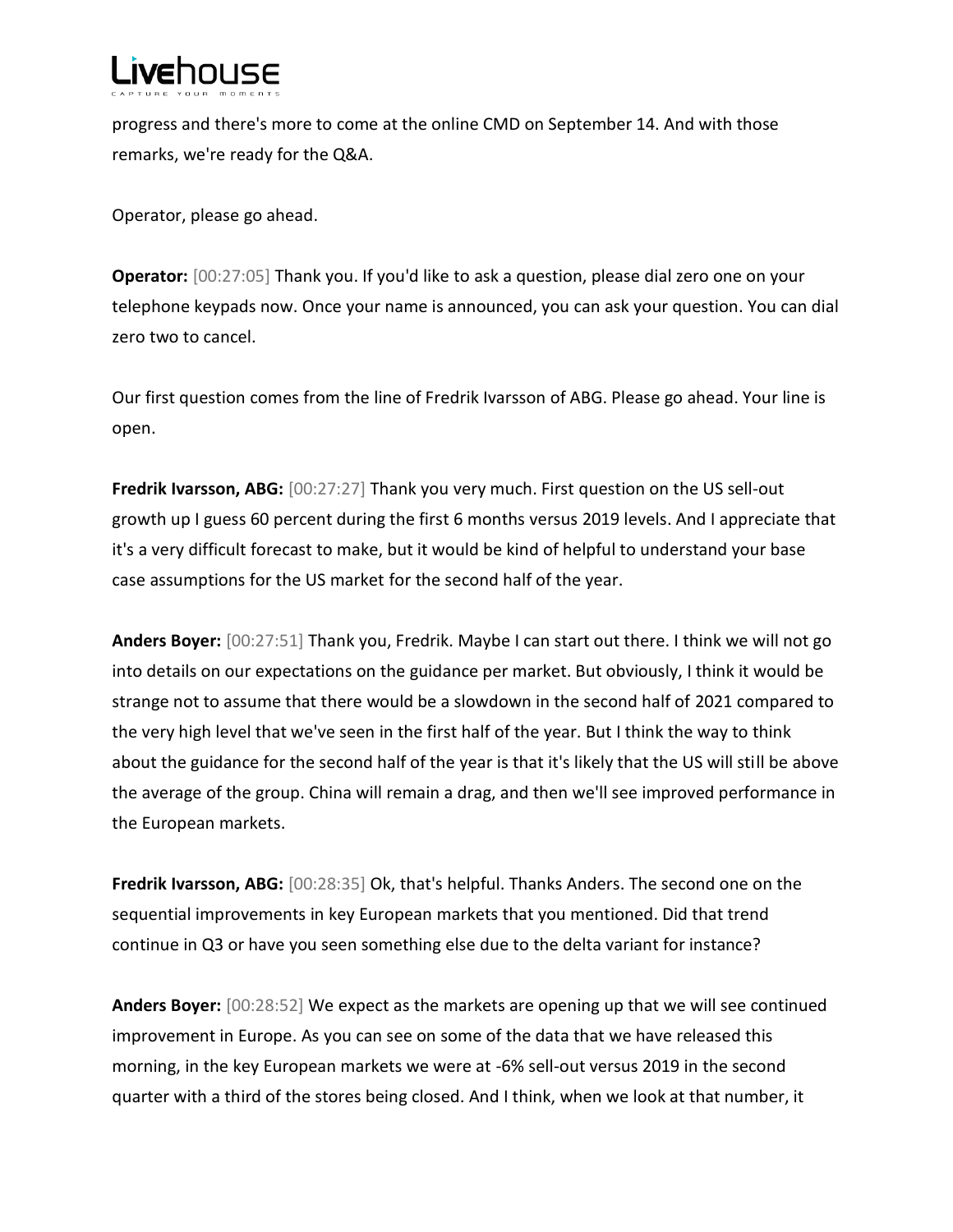feels kind of good in the stomach to assume that hadn't we had a third of the stores being closed, those key European markets would probably have been in a plus.

**Fredrik Ivarsson, ABG:** [00:29:38] Thank you.

**Operator:** [00:29:41] Our next question comes from the line of Lars Topholm of Carnegie. Please go ahead. Your line is open.

**Lars Topholm, Carnegie:** [00:29:46] There's a couple of questions from me. One is on the reduced summersales, which you mentioned. So two questions in relation to that. I wonder if you can put some words on exactly how much it means in terms of absolute revenue reduction. And maybe you can comment if that particularly hit June. And what does that suggest about your growth in June?

And secondly, just in relation to your margin bridge, Anders. So in Q2 here, more full price sales dragged up the gross margin. And I couldn't see any impact from that in your margin bridge for the full year. Is that because you expect that second half year will have as much discounting as last year, or is it simply so small so you didn't factor it in?

And then a second question, because now, Alexander, you commented on current trading in China, finding out that floodings and typhoons etc. had hurt revenue. I just wonder if you can put some words on current trading in the US since it's so important for the overall business, but of course, also for growth for the rest of the year. Thanks.

**Alexander Lacik:** [00:31:21] So on the summersale, maybe, you know, we can come back with a specific detail. I can just provide some context because the end of season sale happens in different weeks across different markets. Some fall in June, some fall in July. But if just going back to 2019; our end of season. That kind of 4 week period which cuts across the 2 months, represented roughly 1/3 of the sales. Now it only represented 15%. So there's a dramatic reduction of the end of season sale, which obviously comes at the back of a much smarter management of our assortment, much better merch policies. So therefore, we simply have less, let's say, bad performing product to put on the summersale. But maybe John and the team can come back to you with a more specific answer on the absolutes, how it cuts across the months.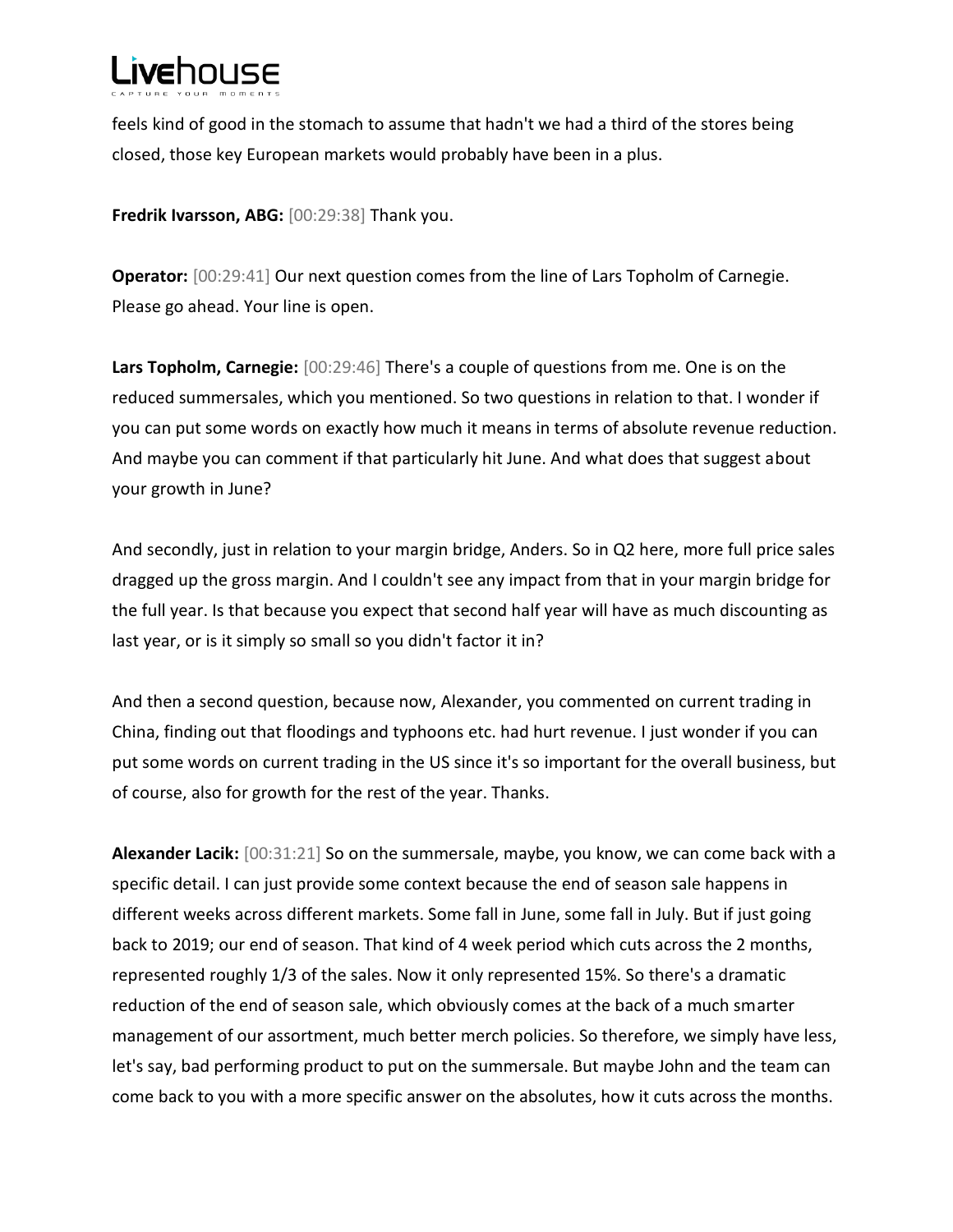

**Lars Topholm, Carnegie:** [00:32:21] But Alexander, maybe to make it easier, can you say something about what growth was in June? We know sell-out for the quarter was up 7% versus 2019, but according to this, I assume June was significantly lower, maybe even down. Is that correct?

**Alexander Lacik:** [00:32:37] Assume that June was pretty much in line with the quarter.

**Lars Topholm, Carnegie:** [00:32:43] OK, thanks.

**Alexander Lacik:** [00:32:46] And about the other questions, over to you Anders.

**Anders Boyer:** [00:32:48] Thanks Lars for the question. On a year over year basis, the lower discounts and summersale is supportive on the gross margin. And we have a little bit of wording of that in the company announcement where we talk about the gross margin. The reason we haven't put it into the EBIT margin bridge is that it was already in the original guidance that we assumed that there would be lower or more full price sellthrough this year. So when we compare it to the guidance. But on a year over year basis, it will be supportive of the of the margin. At least when we compare it to 2020, there are so many pluses and minuses. And last year we also had this extraordinary cost of the close down of the production in Q2 of last year that it kind of drowns in all of the other impact. But the way to think about it is that it will be supportive of the gross margin on a year over year basis that we are seeing less discounting. We expect to continue having less promotions in the second half of the year compared to 2020 and compared to 2019 for that matter. That's in the plan.

**Lars Topholm, Carnegie:** [00:34:17] And Anders, can you just remind me, what are the other mitigating factors in terms of gross margins in a situation where commodities are a drag?

**Anders Boyer:** [00:34:30] Are you thinking about specifically for the quarter, Lars?

**Lars Topholm, Carnegie:** [00:34:34] No, no. I just think going forward, I mean, now FX is a mitigating factor, more full-price sales is a mitigating factor. But as far as I remember, there are a couple of others.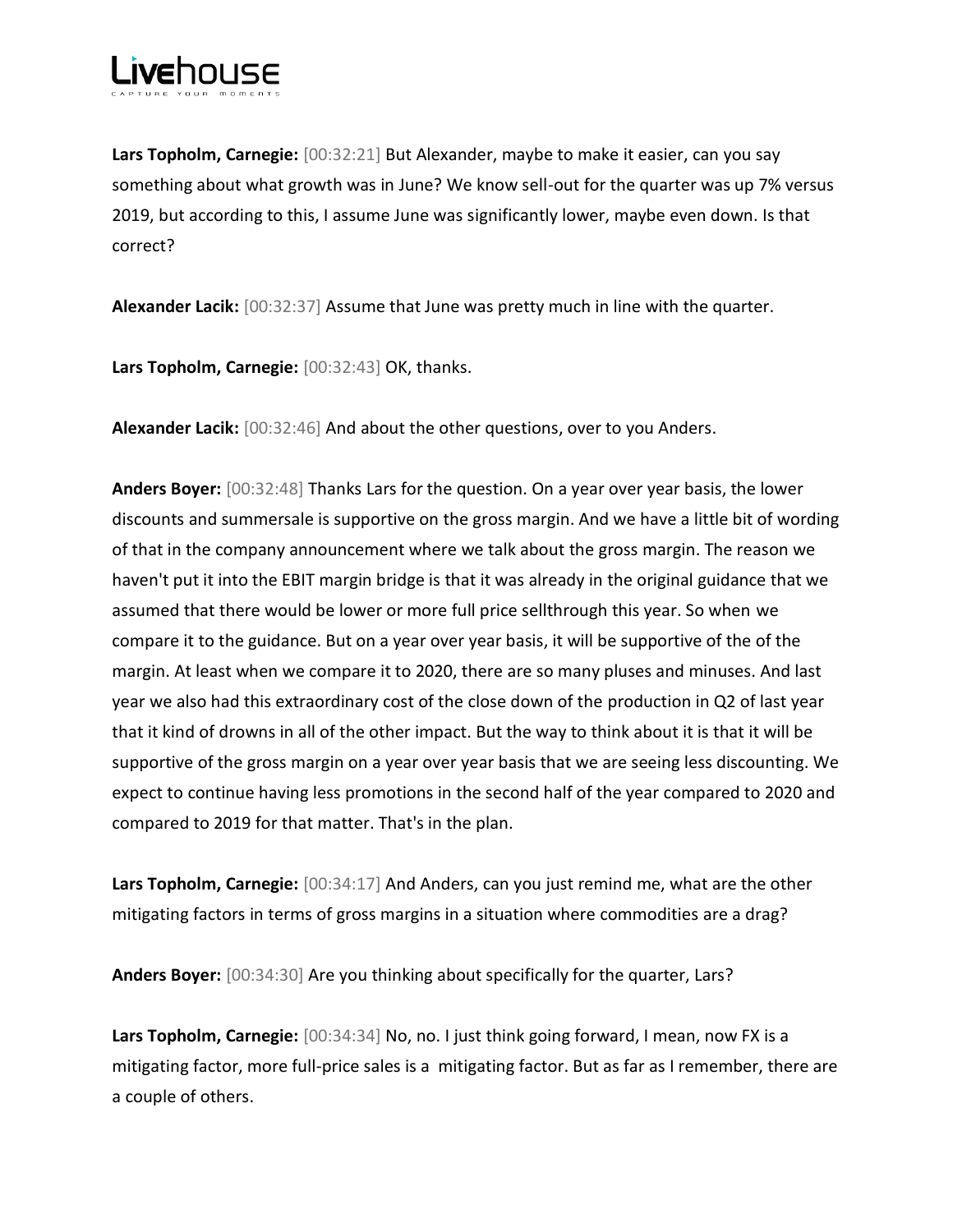**Anders Boyer:** [00:34:48] Yeah. If we think ahead for the gross margin then we have the silver price, which will be a drag going forward on the gross margin. It will be less so than if you look a few months back, the silver prices have dropped a bit, but will still be a drag going forward. So one way to think about it is that, just from memory, the first half gross margin is just below 76.8%. If we use that as a starting point, then on a run rate basis the silver prices will be 4.5 Dollars higher than that. We had 19 as the silver price hitting the PnL in the first half of the year. And right now, silver prices are 23.7. So that would be a 150 basis points run rate drag on the gross margin going forward.

And then foreign exchange, there will be a bit marginal support on the gross margin going forward. The type is lower than what we have seen in recent times, and that would be some 50 basis points support to the gross margin. So these two are external factors, commodities and FX, net there's a 100 basis point drag on the gross margin compared to the first half. And then the offsetting factors. There will be continued cost savings on COGS. We still see some opportunities on that as revenue grows, where there will be some leverage from the higher production volumes simply spreading out the cost of the set-up in Thailand across more units. And then there will be a bit of continued channel mix support. So net-net long answer, you should expect that the gross margin would be slightly down to flat on a run rate basis. That's the way I would think about it

**Lars Topholm, Carnegie:** [00:37:24] When the current commodity prices have full impact. That's correctly understood, rigth?

**Anders Boyer:** [00:37:28] Yes. Yeah.

**Lars Topholm, Carnegie:** [00:37:31] Fantastic. Thank you very much guys for answering my questions.

**Operator:** [00:37:36] Our next question comes from the line of Magnus Jensen of SEB. Please go ahead, your line is open.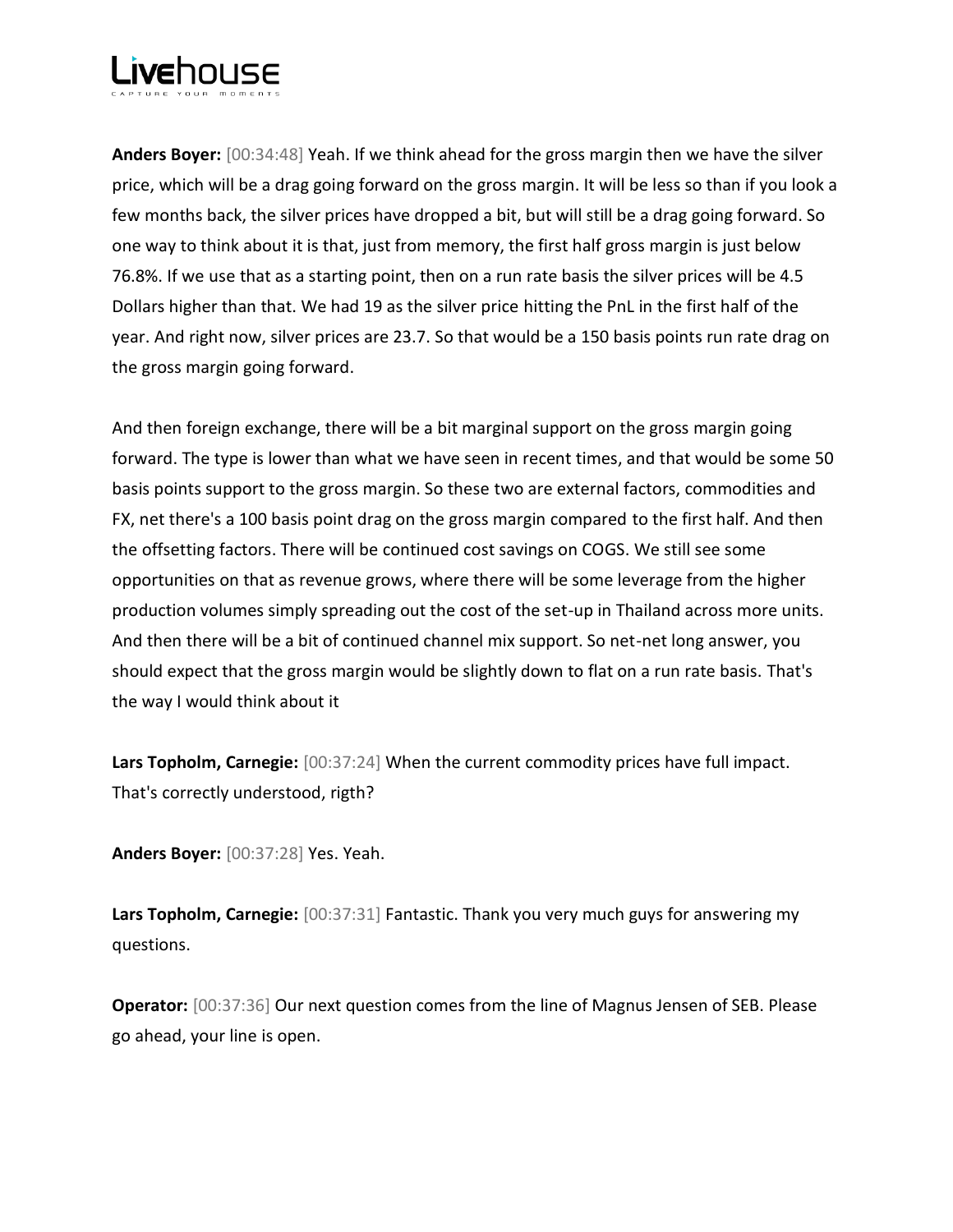**Magnus Jensen, SEB:** [00:37:45] Thank you for taking my questions. First on Pandora Brilliance. Maybe you could tell us how much of the marketing has actually been behind the launch in the U.K, and also on Brilliance, if you decide to launch outside of the U.K. Is it fair to assume that the US will be the first market to go into and then globally following?

And then secondly, on the stronger time for performance and other points of sale, you mentioned, I think it's a year ago or so now, that you will start doing a bit of a different approach to other point of sales and rollout into other types of point of sales. You haven't talked too much about that since. Is this something that is a result of that? I see that you are back with CHRIST in Germany, for instance. So great to have some flavor on why you're doing so well on the point of sales. Thank you.

**Alexander Lacik:** [00:38:42] I think we will not necessarily disclose our marketing figures for this initial period. We can delve in a little bit more into detail in the CMD. I hope you can appreciate that.

And then your second question on the other point of sale. I mean, of course, given covid, there's been some restrictions on how much you can do when when networks are opening and closing and potential partners are in or out of this. But we have made some moves. So in Germany, we have started to work with CHRIST, as you very well mentioned. But again, Germany has been closed to large portions since this corporation started up, and then we made some moves with El Corte Ingles in Spain, where we're gradually taking over their shop in shops and running them ourselves with very good results. Now, early days, this was two months ago. But that looks like it's working out nice. Other than that, there are no significant movements on that as yet. But it's more driven by covid than anything else, to be honest.

**Magnus Jensen, SEB:** [00:39:50] Just a follow up on the other point of sales, I mean, remember, that the former management was sort of careful not to be in too many other point of sales because of the products would not be sold in a branded environment. How does that add up with how you're thinking in terms of other point of sales?

**Alexander Lacik:** [00:40:10] I mean, it's like any sales channel. If you don't manage it well, then we shouldn't be there. But I think we're much more operationally clued in and we are very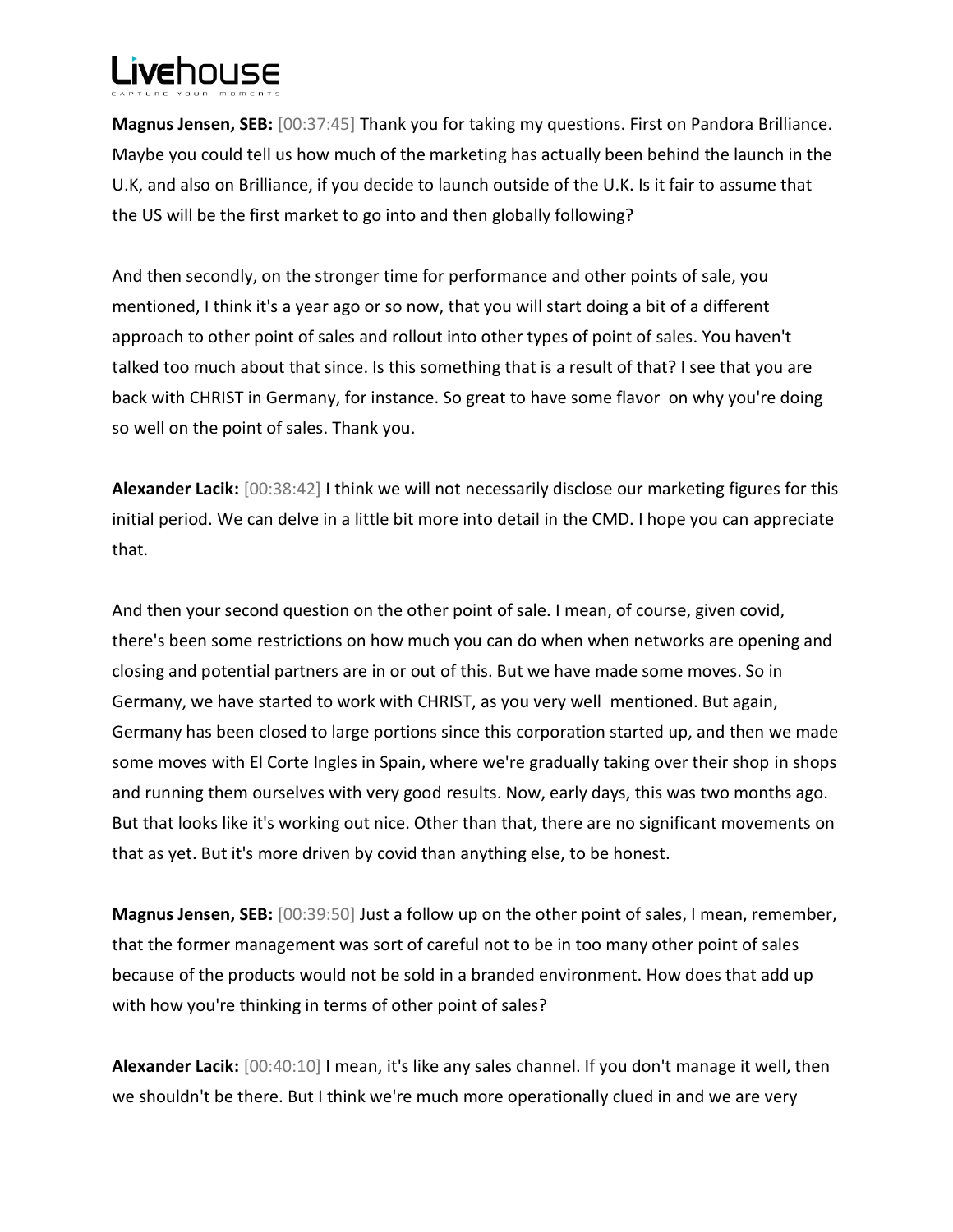

selective on the opportunities we go after. So there is an important insight with people that are new to the category. A lot of these people don't start by going into concept stores, ours or Swarovski's or any. They actually start their journey typically in multi-brand stores where there is a wider selection of brands as they try to kind of navigate to space. That's one of the key reasons why we think playing in some of those channels, where the execution is good, makes a lot of sense for the brand. So I think you just need to be clear on why you're there rather than just, you know, running for a revenue grab that never works in the long run, at least not in this type of business.

**Magnus Jensen, SEB:** [00:41:03] Ok, thank you so much.

**Operator:** [00:41:07] Our next question comes from the line of Erwan Rambourg of HSBC. Please go ahead. Your line is open.

**Erwan Rambourg, HSBC:** [00:41:15] Hi, good morning. I just wanted to follow up on two things. First, if you look at the US, we've seen deteriorating consumer confidence with cases being up sharply. I think you were very clear in the presentation that the US saw quite exceptional growth and that this would slow. Have you seen any negative inflection over the past few weeks with potentially consumer confidence or, you know, covid related stress putting a bit of pressure?

And then secondly, I noticed that when you gave the guidance for the year, you had fewer stores being shut than today. The fact that you have a bit more stores shut to that, does that change anything? Is there a risk that you need to to revise your assumption in terms of the average stores being shut in H2? Thank you.

**Alexander Lacik:** [00:42:08] On your first question, we have not seen anything, to be honest, but, its very recent that the uptick in Covid, as you also know, it's focused on a couple of states rather than a national issue, at least at this particular moment in time. So no, we haven't picked up anything on that consumer confidence point.

And then when it comes to network, like Anders said in his presentation, the change in the guidance is nothing that is structural in the sense that you should expect us to start closing a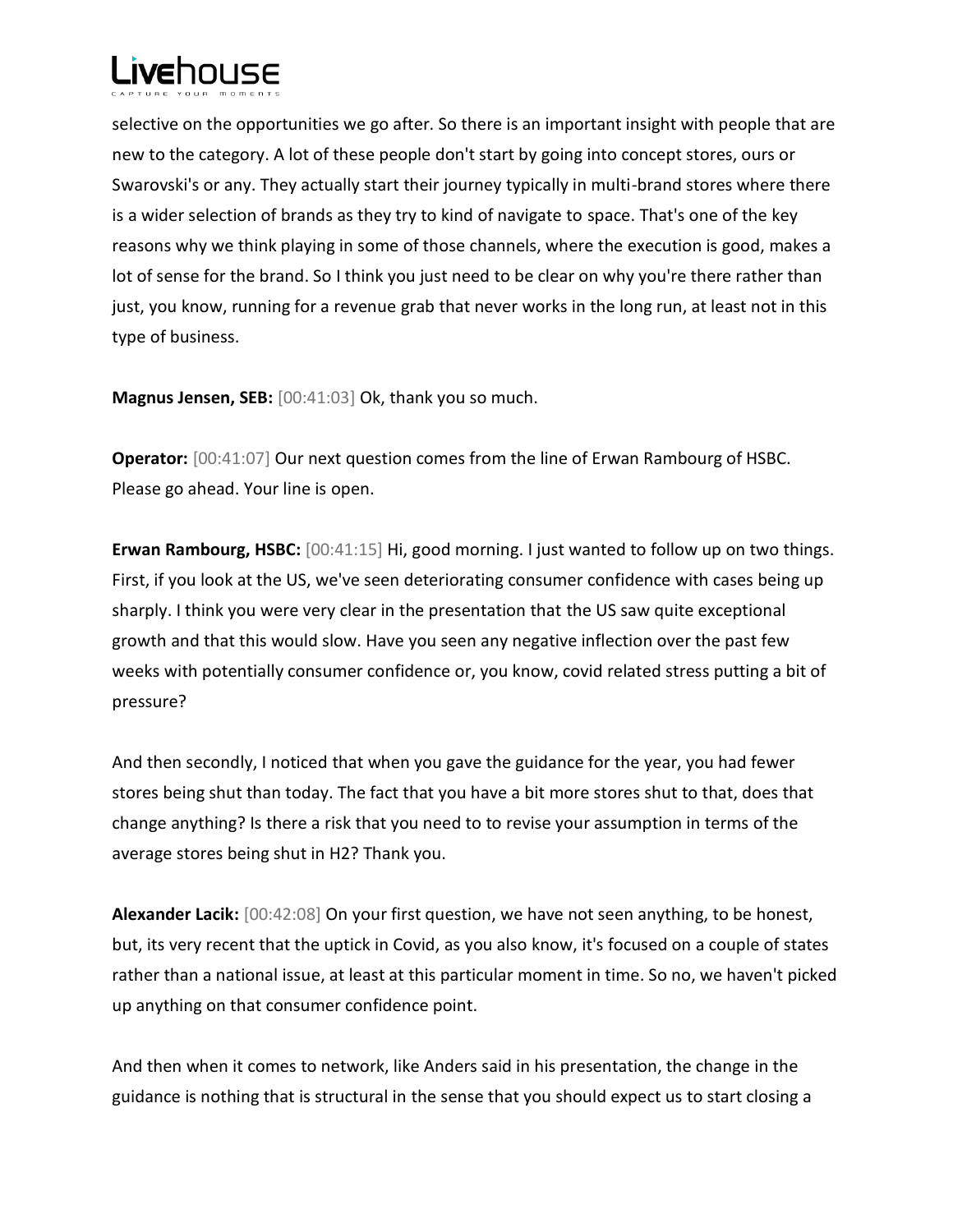boatload of stores. It's probably going to be the other way around. Once you've passed the capital markets day, you realize how much whitespace we still believe that there is in pockets of the world. So I think that's really the explanation.

**Erwan Rambourg, HSBC:** [00:43:02] Excellent. Thanks a lot. Best of luck.

**Operator:** [00:43:08] Our next question comes from the line of Antoine Belge of Exane BNP Paribas. Please go ahead. Your line is open.

**Antoine Belge, Exane BNP Paribas:** [00:43:16] Yes, good morning, it's Antoine at Exane. Three questions. First of all, regarding Brilliance, from a qualitative standpoint, are there any interesting elements that you can mention in terms of consumer response, especially if you've done some surveys about how people think about higher price points for Pandora? The second question relates to online, which was down 16 percent versus last year. So in your new guidance, I mean, do you expect online to be online sales in Danish kroner to be down year on year? And, you know, and can you maybe tell us how much online sales could account in 2021? Obviously, the numbers would be down from the 29 percent we had last year. And certainly regarding Q2, you have mentioned some improvement in China. Is it possible to say, you know, what went a bit better in China in Q2? Thank you.

**Alexander Lacik:** [00:44:21] So on on Brilliance, as I you know, I just remind everybody, we're 100 days in, so it's a baby at this stage in terms of a launch. And I think the critical question we are asking - not just ourselves but the consumer is - does this value equation, which is very different from the traditional, you know, let's say, charms bracelet proposition, does it hold with our consumer base and, you know, 100 days in? I would say all good. You know, it doesn't seem to be a major, you know, restriction around this type of proposition. But again, it's three months in. So we've said to ourselves, and I think we've also been clear with the market, that we need at least six months to do a proper evaluation. Of course, we launched it in a relatively low period, let's say. And what we understand from the diamond sales is that it follows a similar curve to our own i.e. Q1, Q2 & Q3 kind of equal, and then the big volumes kick in in Q4. So but so far so good is probably what I would say. And of course, we have plenty of more data which we're happy to share with you in the CMD coming up. I'll answer the last question one and I'll leave the middle one to Anders. So the improvements in China in the quarter, what we did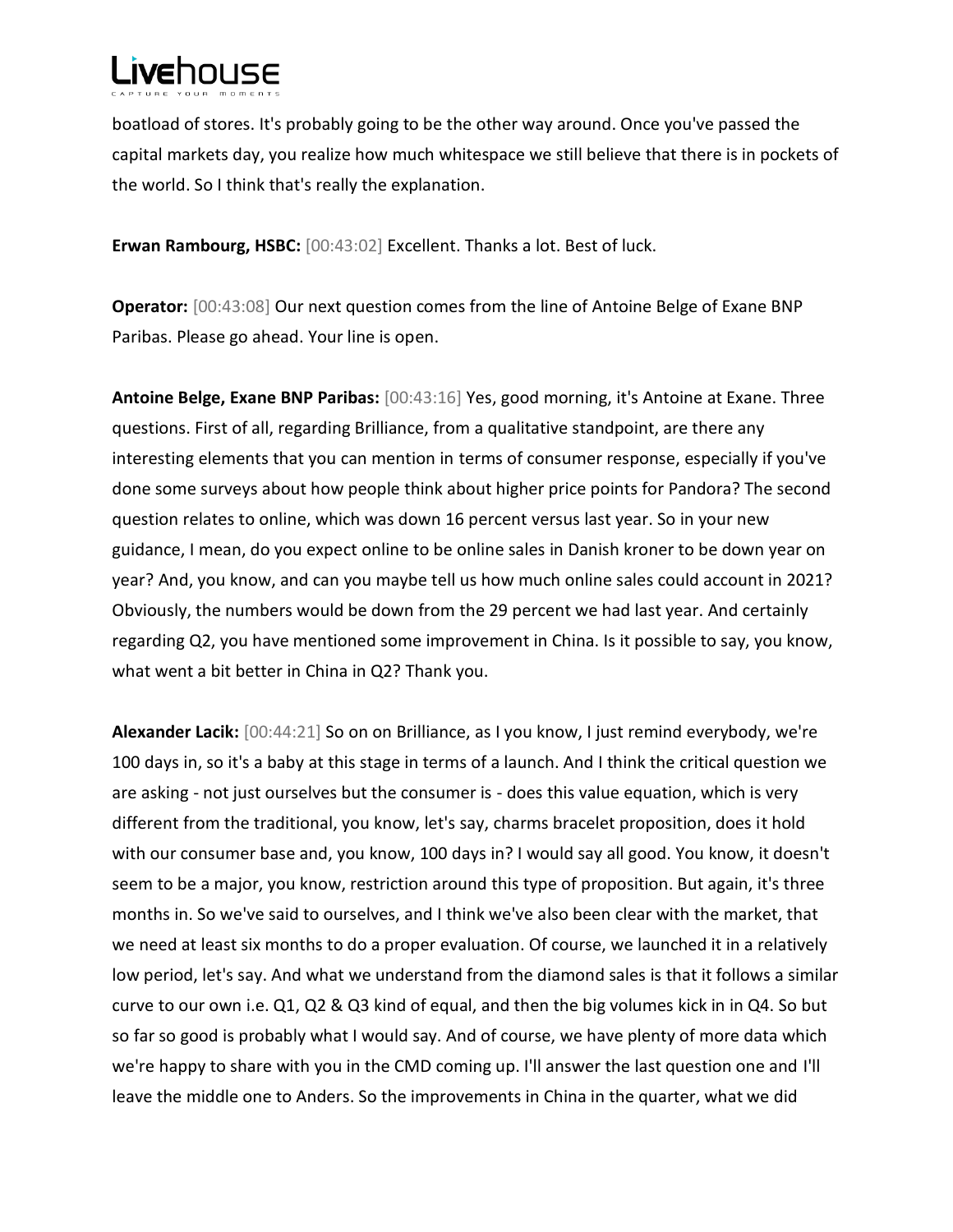better in the quarter was we ran some of the media tests with pretty good results. We had a better participation with key local key opinion leader, which helped to kind of drive our numbers. And then we did a fantastic job on 6/18, which is one of the biggest trading activities in the calendar in a year. So I think we, you know, outdid all of our competition. So so we really did a good job in there. But we should still remember that that we were still in negative territory. So so I think we're kind of slowly, slowly finding the keys on how to unlock the China opportunity. And maybe I leave the modeling question to Anders online and in the back off.

**Anders Boyer:** [00:46:25] Yeah, the I think without being too specific on this breakdown of the guides, the way I would think about it is that the versus 19, if you think about that, the clearly online revenue will be up both in absolute terms and in in in percentage of total revenue versus 2020. It's a bit more tricky because you had the extreme Q2 of last year where revenue was... online revenue in the second quarter of last year was 52% of total revenue. But I think, think about online revenue for the full year of 21 as flattish versus last year where you had a significant peak in the second quarter of last year. But year over year, so give and take flattish. I think that's a good way to think about it.

**Antoine Belge, Exane BNP Paribas:** [00:47:22] Thank you. Maybe just a follow up on the subject of online, because the fact that online sales are moderating and shouldn't have an impact on the gross margin or it doesn't really matter because it's online moderated, it means that your own retail brick and mortar is also picking up. So my question is, in terms of channel mix, should we expect a negative impact from the moderation of online or not?

**Anders Boyer:** [00:47:58] You're right that the gross margin in the online channel is a touch lower than in the in the physical stores. It's higher than in our distribution channel and franchise channel, but lower in our own physical stores. And the difference that is, is simply freight cost, logistic cost. So that there will be a... I think we previously said that you could think about the difference in gross margin between our own physical stores and our online store as sort of mid single digit, maybe a little bit higher, lower in our online channels. So obviously that has has some impact on the consolidated gross margin going forward.

**Antoine Belge, Exane BNP Paribas:** [00:48:53] Thank you very much.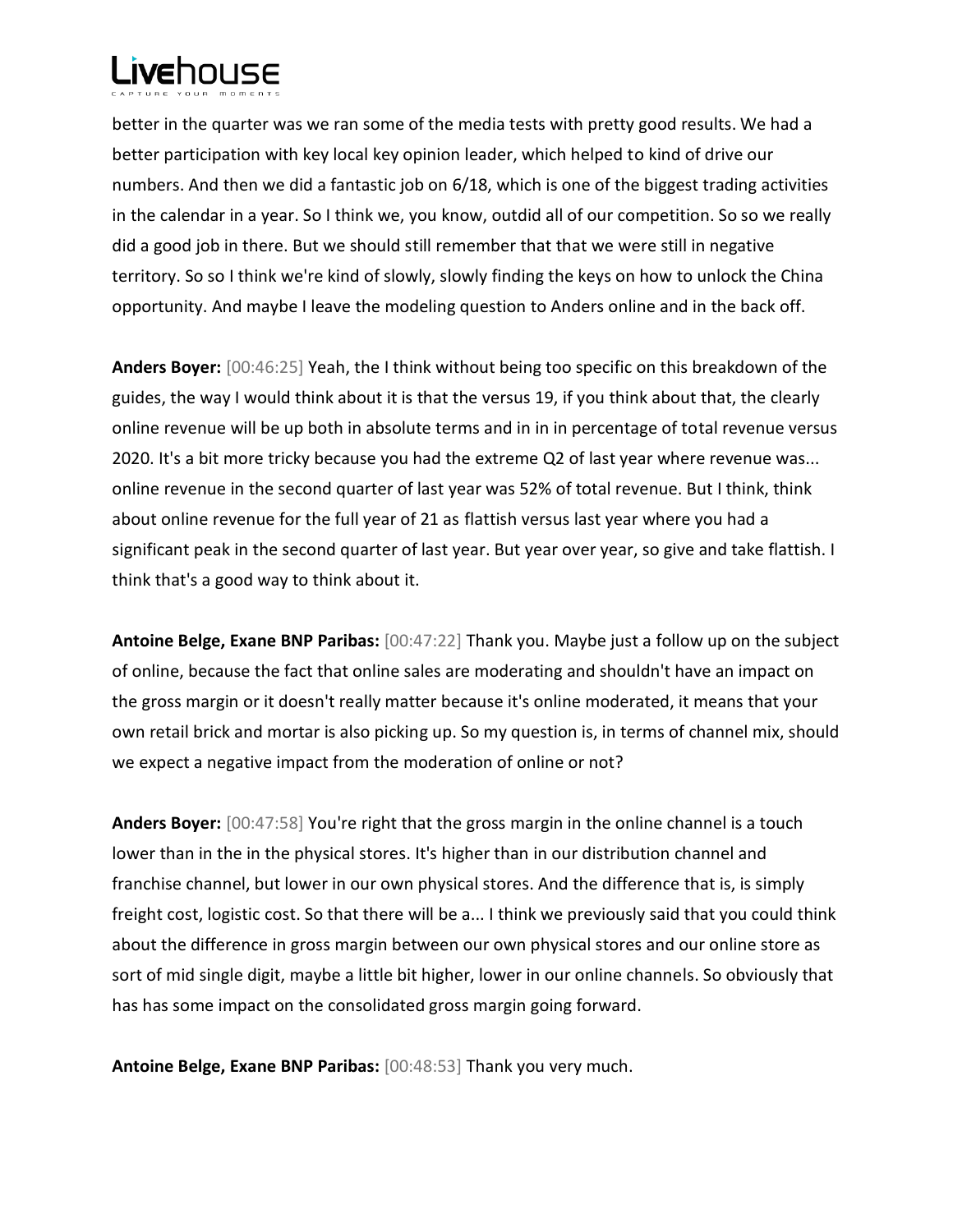**Operator:** [00:48:56] Thank you. And our next question comes from the line of Miles Socha at WWD. Please go ahead. Your line is open.

**Miles Socha, WWD:** [00:49:04] Oh, thanks, two questions. Just quickly, what's wrong with the brand positioning in China, if you could elaborate a bit on that. And second, if you could identify any best selling styles, items, categories or themes in the US. Thank you.

**Alexander Lacik:** [00:49:20] On China, when the brand was launched, kind of with more "oomph" back in 15, I think, when we had bought back the business from the previous distributor there, it coincided with, you know, a larger push in Pandora to try to break out of just being a Moments platform and trying to be a full assortment jeweler. So that kind of, let's say, was emphasized across the rest of the world in terms of assets and what type of products were launched. That then was the program in which they took to the Chinese consumers. So the Chinese consumer today would kind of understand that we're a full assortment jeweler, but without any particular point of difference, contrary to if you travel around the globe and speak to consumers pretty much in every other country, and you talk about Pandora, everybody's very clear on this Moments platform and the idea around what the charms and bracelet combination does. We don't see that same level of depth of understanding in China. So that's really the cardinal point. And what's important to to mention here, as well as we've done plenty of research, both qual and quant in China to verify that this positioning indeed is both, you know, relevant as well as unique, and that comes through in every piece of research we do. So the job here is to convey the, let's say, the core foundational message of Pandora in China as well as we do in every other country. So that's kind of the plan of action. Then on your second question, I will probably have to come back with that specific answer. But in general, what's driving the business in the US is the moments platform. That's kind of the engine that needs to hum, and it is so, but then, you know, we can drill into that maybe in a follow up call.

**Miles Socha, WWD:** [00:51:19] Great, thank you.

**Operator:** [00:51:23] Thank you. Next question comes from the line of Klaus Kehl of Nykredit. Please go ahead. Your line is open.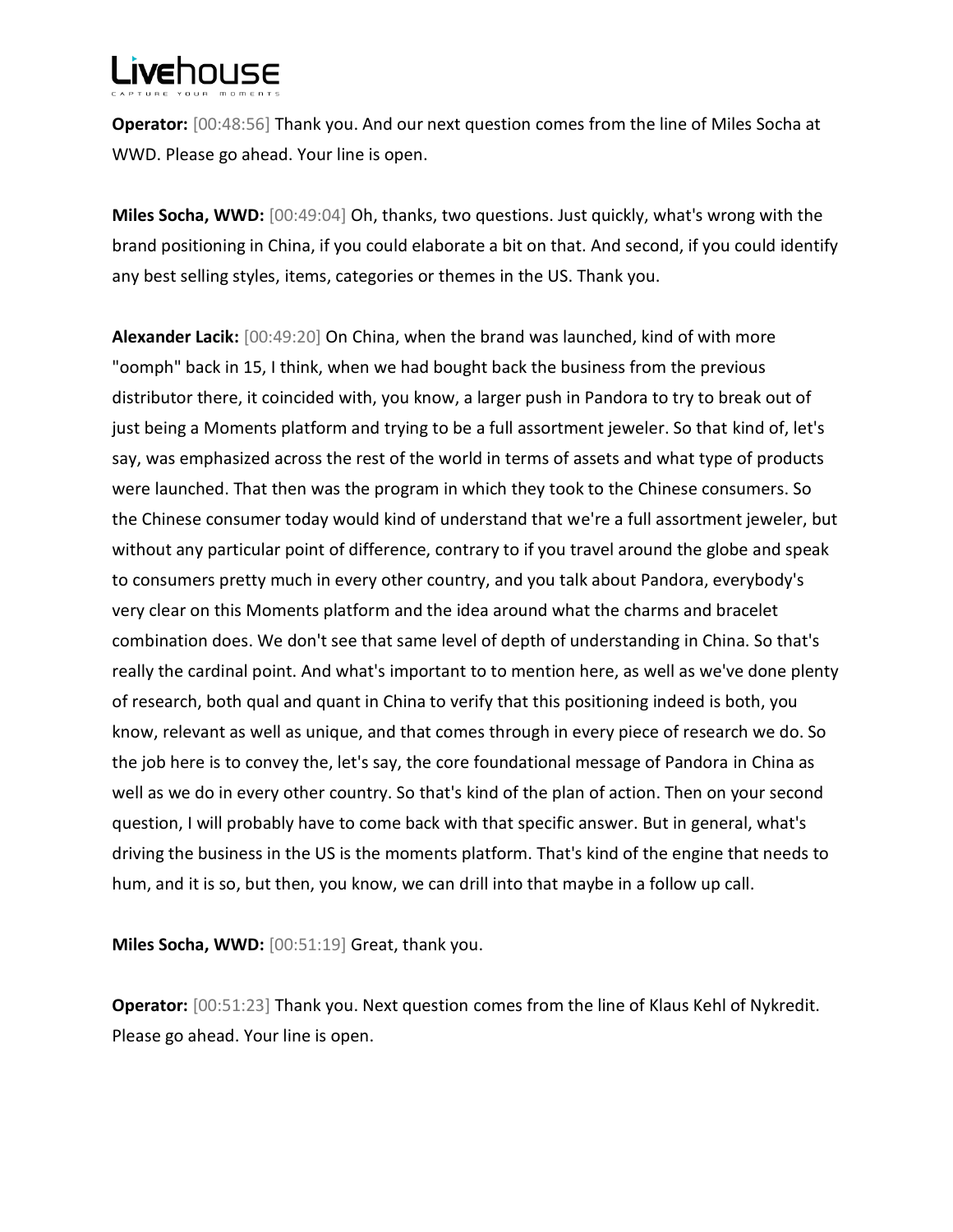**Klaus Kehl, Nykredit:** [00:51:32] Yes, hello. You have a couple of times highlighted that China could take a hit here in Q3 due to flooding and typhoons, et cetera. But could you try to help us a little bit and try to quantify the impact for the quarter and what you're seeing right now? And secondly, also, could you talk a little bit about what's going on in Australia right now? Because I think we're seeing some new lockdowns in Q3 and also in the Melbourne. And as far as I remember, you have actually one store in Melbourne that is selling like crazy. So that could also potentially impact you in Q3. So any comments would be useful. Thank you.

**Anders Boyer:** [00:52:20] The reason we call - this is Anders, thank you for the question Klaus the reason we call out the impact in China of the flooding typhoon and covid-19 increase, obviously, is that China is strategically important for us and for you and investors as well. So we would like to be specific about that sort of triangulation of three hits in one quarter: Typhoon plotting and pandemic, which has been taking really serious also by the Chinese authorities that will have an impact, but, of course, if it had been, sort of, a question of one or two points and one of the other way around, we would not have called it out. But it's visible in the numbers so far in in Q3 and then will see how it plays out and how the society and their pandemic develops in the in the weeks to come. But I would be hesitant to put a number on it and is not based out of unwillingness, but simply, how long are the restrictions lasting in China and how is the pandemic development? Nobody knows.

**Alexander Lacik:** [00:53:38] Some additional color on that. The difference with the pandemic this time around in China is that it seems to go city by city versus last year, if you recall, then literally the whole country shut in the month of Feb. So, you know, from start to stop, then it took something like six weeks to recover. So now the big, you know, view here is, you know, does the city recover in the four to six week span? And then how many cities are hit? That's why it's a very fluid situation. So it's kind of difficult to actually answer. Australia, the stores actually remain open, but people are, you know, asked to stay home, which, you know, you just read the newspapers. So there is there is a certain impact in the Australian business. But likewise, they seem to be, you know, very vigilant at the moment. If there is just, you know, just a smell of the covid then they go on lockdown. But it also seems like they then open up reasonably quick. So, again, it's quite difficult to to to gauge versus last year was more like the whole country's closed and then took a long time to to reopen. Now it seems to close quicker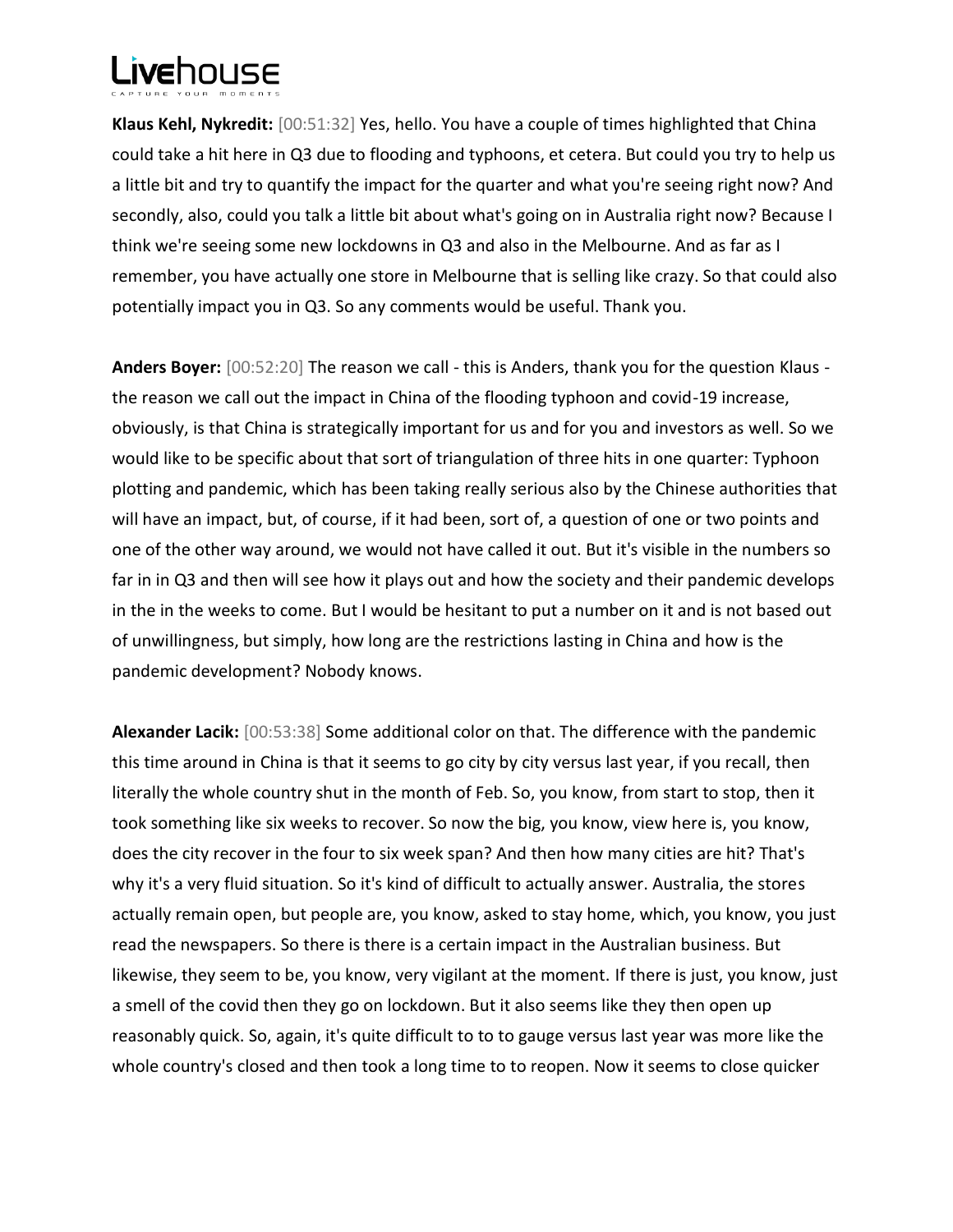and then it needs to reopen a little bit quicker. So the impact on the numbers so far, I think should be covered within the guidance that we've provided.

**Klaus Kehl, Nykredit:** [00:54:57] Ok, great. Thank you.

**Operator:** [00:55:00] Thank you. Just as a reminder, if you do wish to ask a question, please dial zero one on your telephone keypad now. Currently, we have one further question in the queue. That's from the line of Piral Dadhania, RBC Capital Markets. Please go ahead. Your line is open.

**Piral Dadhania, RBC Capital Markets:** [00:55:16] Yeah, hi, morning, thank you for taking my questions. I apologize has been asked already, but are you willing to provide any insight as to how July and August is trading relative to the plus 7 you posted for Q2? Secondly, just on new product introductions in the second half of the year, could you provide us with any highlights as to... any big new products that we can expect to see? And are there any risk factors related to the delivery of those launches, just given some of the supply chain disruption and uncertainty in the back half of the year? And then finally, just on customer insights, obviously with reopenings in Europe, strength in the US, is there anything you've learned in the second quarter in relation to consumer trends which may have changed relative to the previous few quarters? You know, are consumers behaving differently when they come into stores... anything around KPI's on retail would be helpful as well. Thank you.

**Alexander Lacik:** [00:56:18] I'll pick off the last two and then I'll leave the Q3 question to Anders. So in terms of major initiatives in the back half, it's Pandora Me, which I think we detailed briefly in the May announcement. I know that the focus ended up being a lot on Brilliance, because that was kind of happening there and then but that's a major, major push on another attempt to create a new platform for the company. In terms of supply chain, as I mentioned before, we have no disruptions that will affect the guidance as it stands today. We're putting a lot of efforts to to safeguard this. We've increased inventory position, as I mentioned as well. We hired another thousand people in the quarter. So we do not foresee any disruptions, unless of course we get something which is completely unexpected. But right now, there is no view on that. Then in terms of customer insights, there is really nothing major that we're picking up. I think we've spoken about this in the past. Of course, when the shops were closed, people moved on. A lot of people migrated online. When the shops reopen, they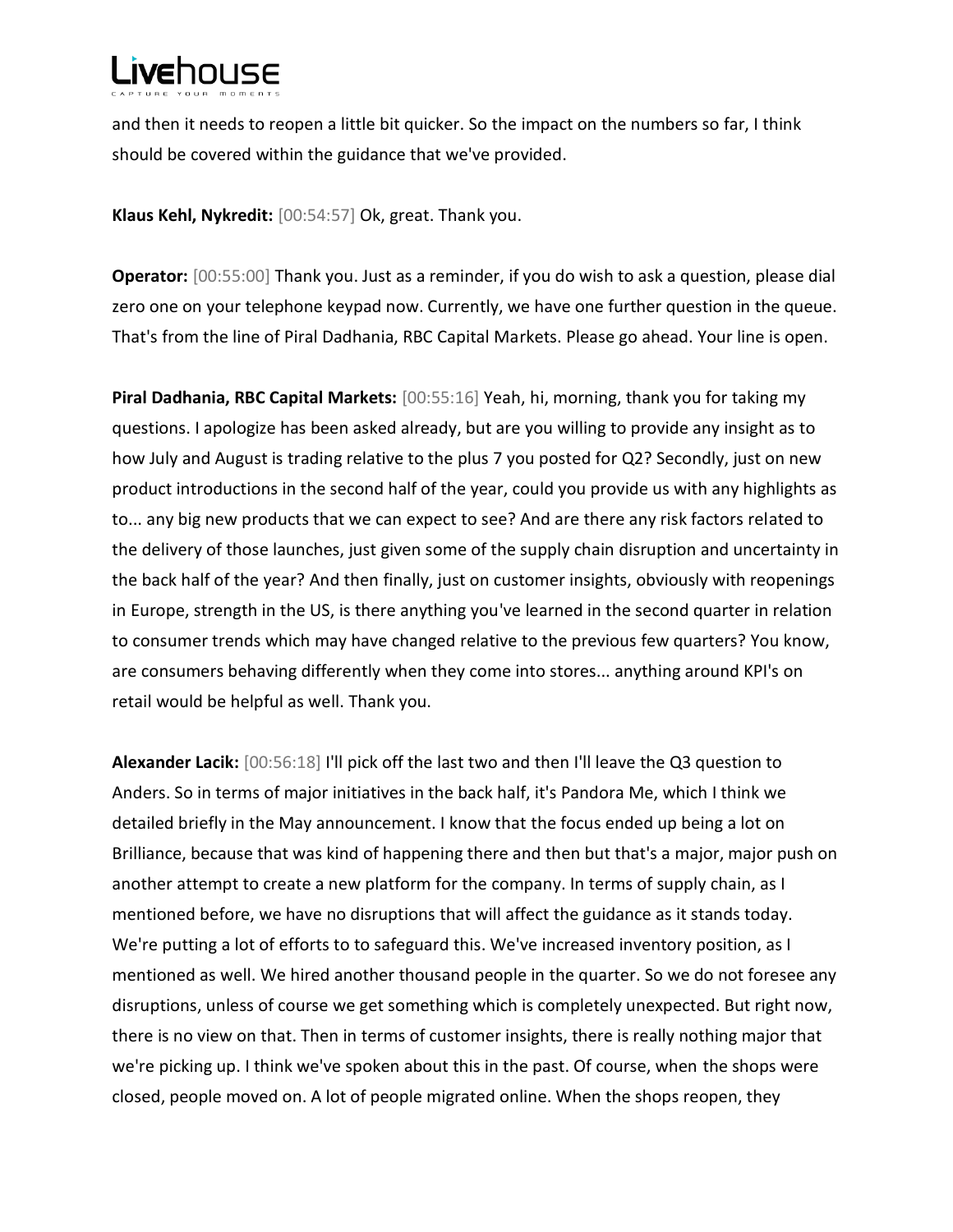

migrate back to the stores. So we see this happening pretty much everywhere. And within that, we probably see that we used to have a lot more browsers coming into the stores without necessarily purchasing anything. Today, we see conversion rates are significantly higher, obviously on a slightly lower traffic volume, which suggests that there's a lot less browsing, at least entering the store. How many people are browsing the windows? We don't have counters on the outside, so that that's very difficult to gauge. But of course, there are limitations to how many people we can bring inside the store due to covid restrictions. If you're a browser and there's a queue outside, likelihood is that you move on somewhere else. So I think those are probably the two only major, you know, things we have picked up so far and maybe that's going to be more in the future. But that's what we have so far. And maybe to you, Anders, on the first question.

**Anders Boyer:** [00:58:30] Thank you, Piral on your the first question about July trading. But we're not sort of comment on current trading. But obviously, when we put out the guidance on August 6th, everything that happened all the way up until August 6th is reflected in the guidance. And as when we went through the guidance and the implied growth in the second half of the year, then you could see that the guidance assumes that we will remain and continue to be on a on a growth track, positive sell out growth, underlying sales growth of between plus two and six in the second half of the year. And that's a reflection of also what we have seen up until when we made the guidance.

**Piral Dadhania, RBC Capital Markets:** [00:59:18] Ok, that's great, thank you. Just coming back to the sort of customer insights point that Alexander referred to, if we think take the US market as a lead indicator, is it fair to assume that the relationship between your store network, like for likes and online is similar to what's happening at the group level? Or is it more pronounced in that the online deceleration is more aggressive just because more of the US is open in terms of the store network?

**Alexander Lacik:** [00:59:50] Let's see what the numeric answer to that is, the only complication there, I think, is that the US with this abnormal market growth, might not necessarily be representative, but I probably have to come back. I don't know exactly top of my head to answer your question. Maybe we can come back separately on that.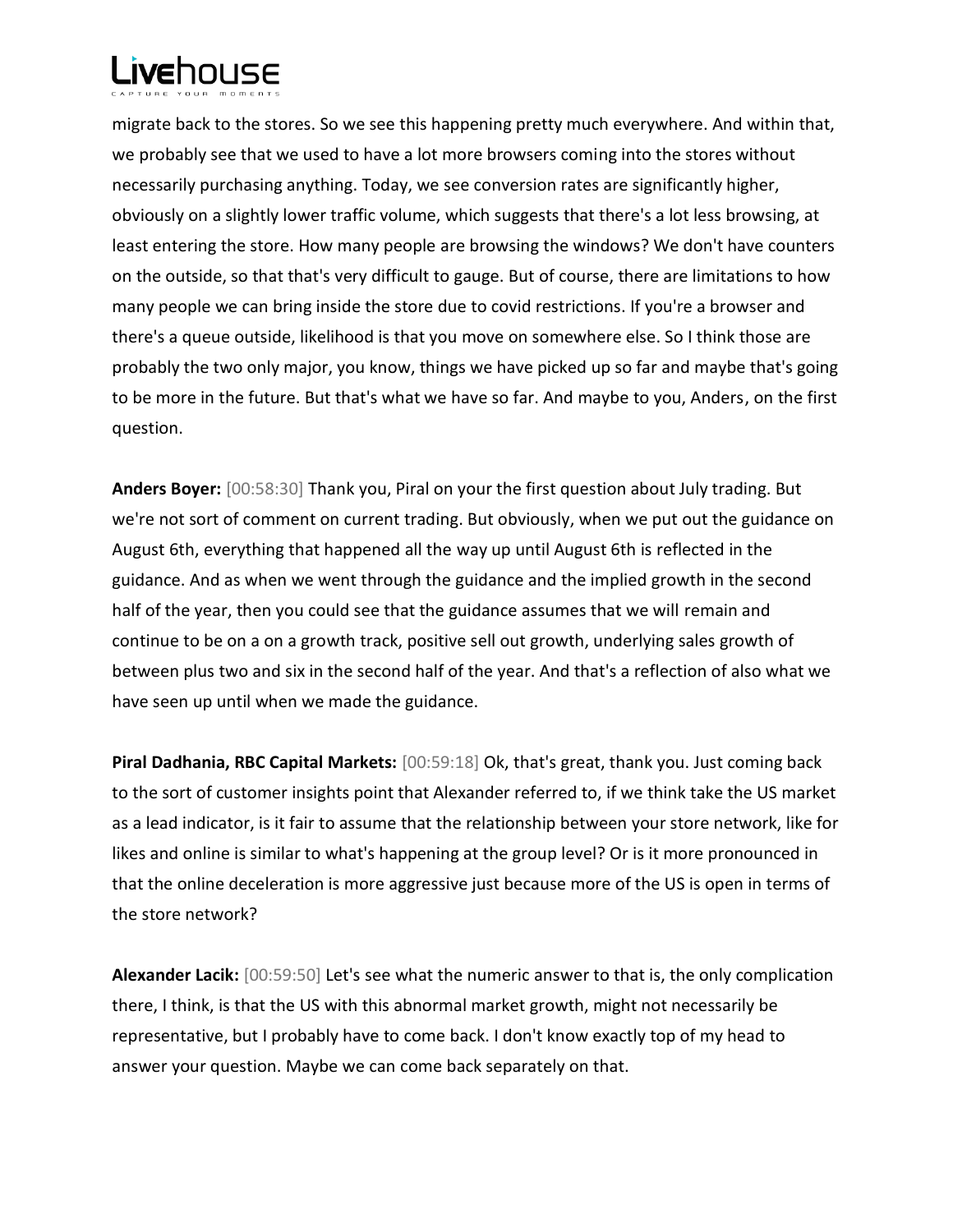## L**ive**hnuse

**Piral Dadhania, RBC Capital Markets :** [01:00:10] Sure. That's fine. Thank you very much. And just one other follow up. If I could quickly just squeeze it in. Supply chain very clear on what you're seeing, which is nothing at the moment. Could you just give us an indication of whether you're having... how much of your product, you know, what the balance between air freight and sea freight is? Are you having to put more products on on planes to get into the US., just given some of the tightness in the container availability and freight costs?

**Alexander Lacik:** [01:00:37] Generally speaking, we don't sea freight. We essentially air freight, pretty much everything.

**Piral Dadhania, RBC Capital Markets:** [01:00:44] Okay. Brilliant, thank you very much.

**Alexander Lacik:** [01:00:45] Not this container issue is, fortunately enough, is not a limitation for us.

**Piral Dadhania, RBC Capital Markets:** [01:00:52] That's great. Thank you.

**Operator:** [01:00:55] And we just have a few more questions come through. The first is from the line of Thomas Chauvet of Citi. Please go ahead. Your line is open.

**Thomas Chauvet, Citi:** [01:01:04] Good morning. Thank you. Firstly, coming back to Pandora Brilliance, can you reconfirm that the US would be logically the next market roll out, and how quickly, can you scale these DVs in the US and globally ahead of the fourth quarter? And just on Brilliance also, is Brilliance included your upgraded revenue guidance? I see it had a three percent contribution to UK sales in the quarter. Would you expect that penetration in other markets in H2 to be broadly similar, or even slightly higher, given the Christmas period? And secondly, on China, you're talking about the first steps in the transformation in H2 21. Can you just elaborate a little bit on some of these first initiatives? And Alexander, did you say you will not step up marketing in China in Q3 because of the concerns on the weaker traffic from the typhoon and the new lockdowns? Thank you.

**Alexander Lacik:** [01:02:00] Ok, so Brilliance, I think we have never spoken about any roll out countries. So I cannot confirm something which we have never actually stated. We may cover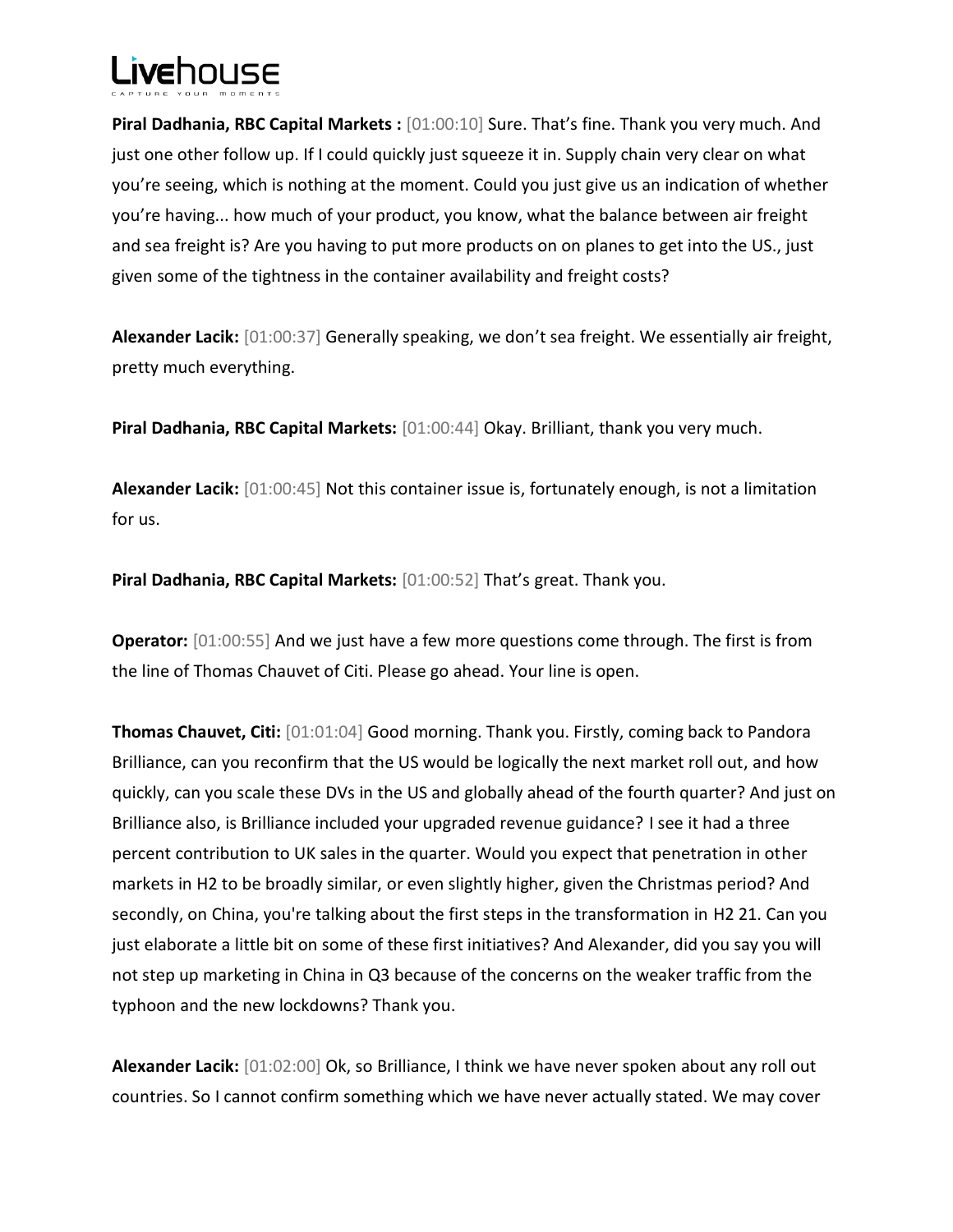some of that in the CMD. But as I said, the decision to go for a global rollout will be taken a little bit later in the year when we have more months under the belt. Then on the assumptions on penetration, I mean, this is way too early to comment on to be perfectly honest with you. As I say, we need to see through to the UK launch, draw the learnings and from there start the modeling. And then the specifics on China in the back half. So I take your last question first, on you know, initially we planned to kind of kick off this additional investment a little bit earlier. But of course, when shops are closed, then it doesn't make an awful lot of sense. So, that will probably be pushed out a little bit. But, you know, we're ready to go. We have our assets. We have... the plan is kind of there, but we just need to wait for the situation in China to stabilize a bit before we push the button. And specifically what we're doing is going to be an increased investment in media. As you know, we're developing new assets in terms of advertising. We're kind of reworking the sales narrative for our sales staff in the stores. And then finally, we are increasing the cooperation with, you know, specific key opinion leaders. Those are, you know, the more tangible things. Then there's a boatload of other things as well, which we can cover maybe in ACMD. But that's, kind of, it's a marketing push if you kind of try to find a headline for it, which is now a little bit... we're waiting for the situation to clear up in China. That's it.

**Thomas Chauvet, Citi:** [01:03:56] Good. Thank you, Alexander. And just so to clarify, Brilliance is included, at least for the UK in your upgraded revenue guidance for the second half?

**Anders Boyer:** [01:04:05] Hi Thomas. Yes, it is included. But given that it's one market only. It's bits and pieces.

**Thomas Chauvet, Citi:** [01:04:14] Only one market?

**Anders Boyer:** [01:04:16] Yeah. It's bits and pieces

**Thomas Chauvet, Citi:** [01:04:16] Yeah. It's tiny. OK, thank you. Thank you very much.

**Operator:** [01:04:21] Thank you. Our next question comes from the line of Louise Singlehurst at Goldman Sachs. Please go ahead. Your line is open.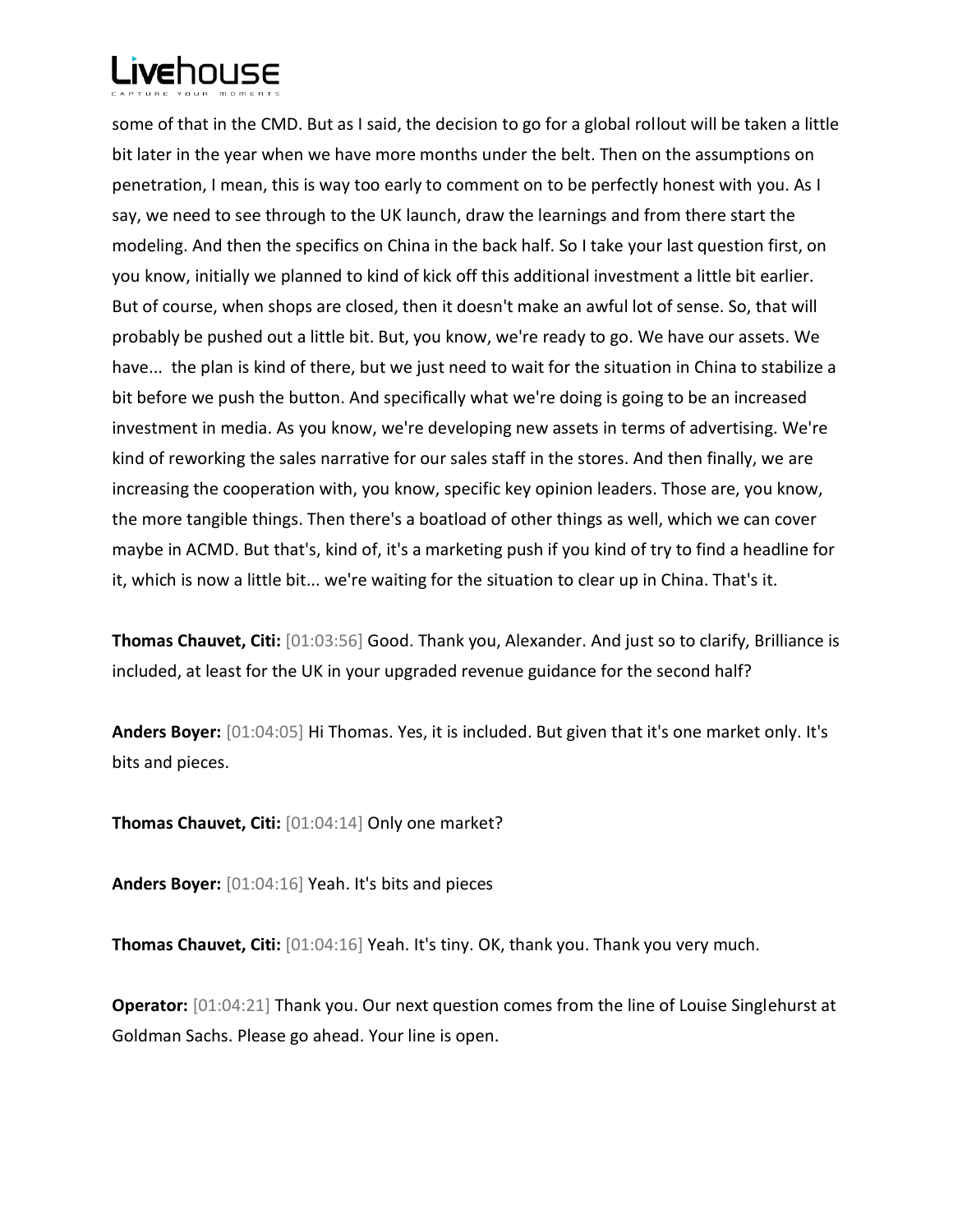**Louise Singlehurst, Goldman Sachs:** [01:04:29] Hey, morning, everyone. Thank you very much. I'm just a follow up for me, if I could, please, on channel distribution. You talked about the store closures, I just wonder whether it's a message about a bit more shift toward the online and the housekeeping in terms of some of the low store or densities in some of the underperforming stores, or is this more of a shift in terms of regional mix? I know, Alexander did pick up on the fact you talked about the white space in the presentation, in terms of some of the (inaudible) I'm sure we'll hear more about that in September. But just thinking about the longer term channel mix online. Is there any change in US history? Thank you.

**Alexander Lacik:** [01:05:08] No. Hi. As I said, you should not read into this any structural change to the network. It's, you know, bits and bobs, store here, a store there. There are a couple of stores in China which are being relocated, and it's just a gap between... because when I shut the store between then it reopen somewhere else, it's just a phasing thing. So please, please, please do not read into the guidance any structural change to our network strategy.

**Louise Singlehurst, Goldman Sachs:** [01:05:37] Great, thank you for clarifying. Thanks.

**Operator:** [01:05:41] Thank you. Our next question comes from the line of Elena Mariani from Morgan Stanley. Please go ahead. Your line is open.

**Elena Mariani, Morgan Stanley:** [01:05:47] Hi, good morning. Just two very small questions for me, which I've got left on my list. So the first one is on management changes. So I've seen that recently, Luciano Rodembusch joined Pandora to lead the US market. Can you comment on why do you think he's the right person to manage the brand there and whether you have completed the internal management changes across the different countries or the different functions? Maybe there were also other changes recently that were not disclosed. So can you comment a little bit on where you stand in terms of having the right talent across the group? And then a second question, a very simple one. What should we expect from your Capital Markets Day? Are you going to provide a five year guidance for top line and margins? So what do you expect to disclose and how should we expect the day to progress? Thank you.

**Alexander Lacik:** [01:06:50] So there are three questions in that, so let me kick it off. So, when it comes to Luciano in North America, I mean, why is he the right guy or the right talent for us?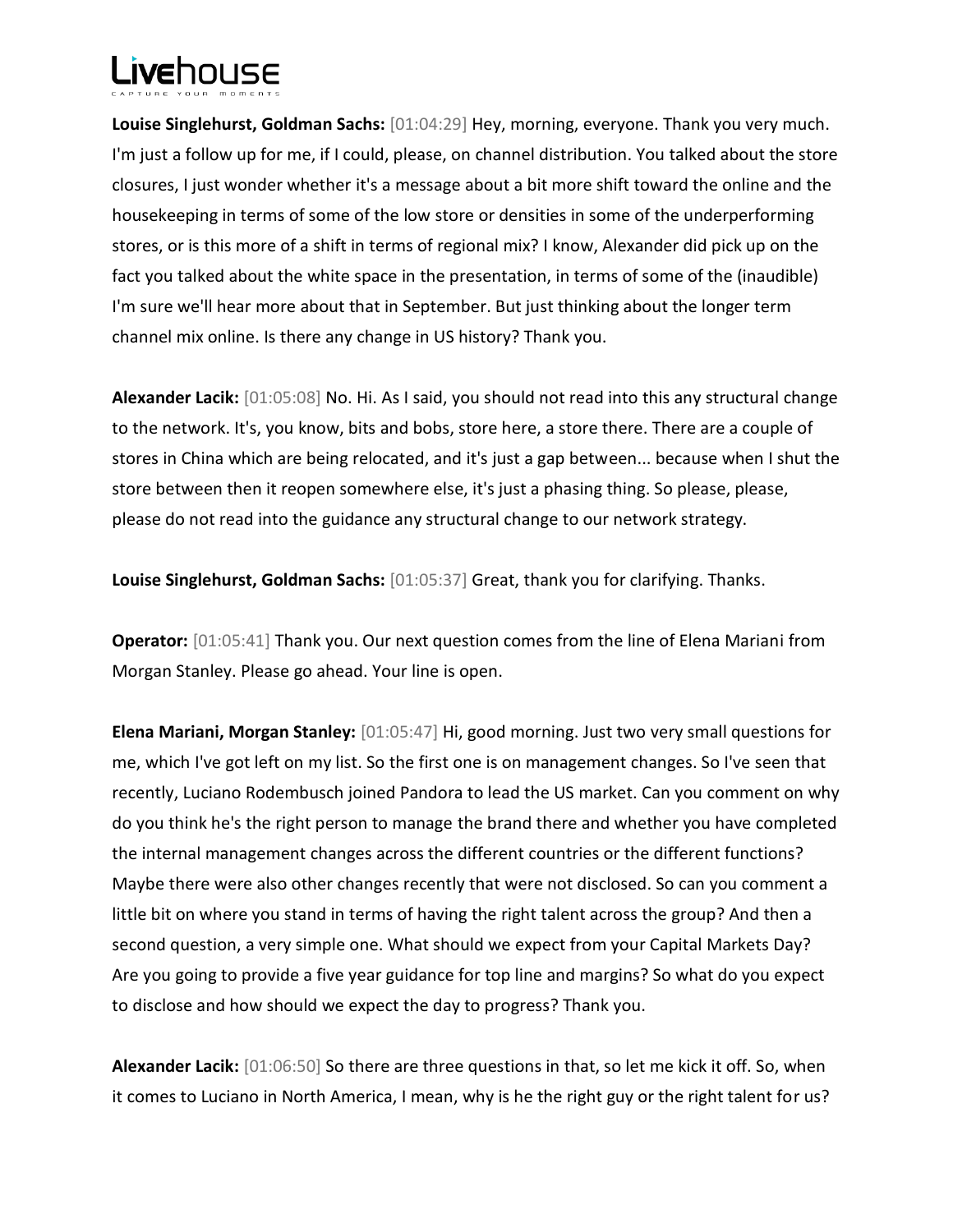First of all, he's got an extensive Blue-Chip background and he's got international background. So he kind of understands retailing at a wider scale. And not least he's been very successful in the last few years, heading up the Tiffany business in the US. So I think there you have three very, very strong components why he will be a good addition to Pandora. I will not comment on whether, you know, we make other changes or not. There's obviously a continuous job when you have 30000 employees to upgrade the bench. That's kind of ongoing work, which we've been doing since since I came here so that, you know. But over time, of course, we're getting stronger and stronger. I look around and I think we are now, you know, managing to attract world class talent across all the key functions in the company. So I think we sit there with a team that is very, very strong. And, and then I think you, what was the... in terms of structural organizational changes right now, I don't foresee anything. We did a big, big reset last year. I think the structure is proving to be very effective so that's probably, you know, in a good place. Now, there can be small adjustments as we go, but the framework is in shape. And then maybe I'll hand it over to Anders for the CMD question.

**Anders Boyer:** [01:08:33] Hi, Elena. It's Anders here. On the CMD you should expect... it's a virtual event only. Unfortunately, we had rented a fun space in London, but we'll have to save that for all the time. So that four hour online event only, we will go through all of the value chain, all of the Phoenix strategy elements. So you should expect to see, the executive leadership team on on stage virtually, and from one end to the other. And then on the the length of the target... I think five years is a bloody long time horizon in a business like this. Sorry for the language. But obviously, we won't talk about numbers beyond the current guidance and a little bit out, but five years feels quite too long. We are in the early part of the the Phoenix strategy with a lot of growth opportunities that we are working on in parallel. And we would like to see how that plays out before looking that far out in the future.

**Elena Mariani, Morgan Stanley:** [01:09:49] Ok, understood. Thank you very much, looking forward to the event.

**Operator:** [01:09:55] Thank you. And we have one final question in the queue, that's from Lars Topholm at Carnegie. Please go ahead. Your line is open.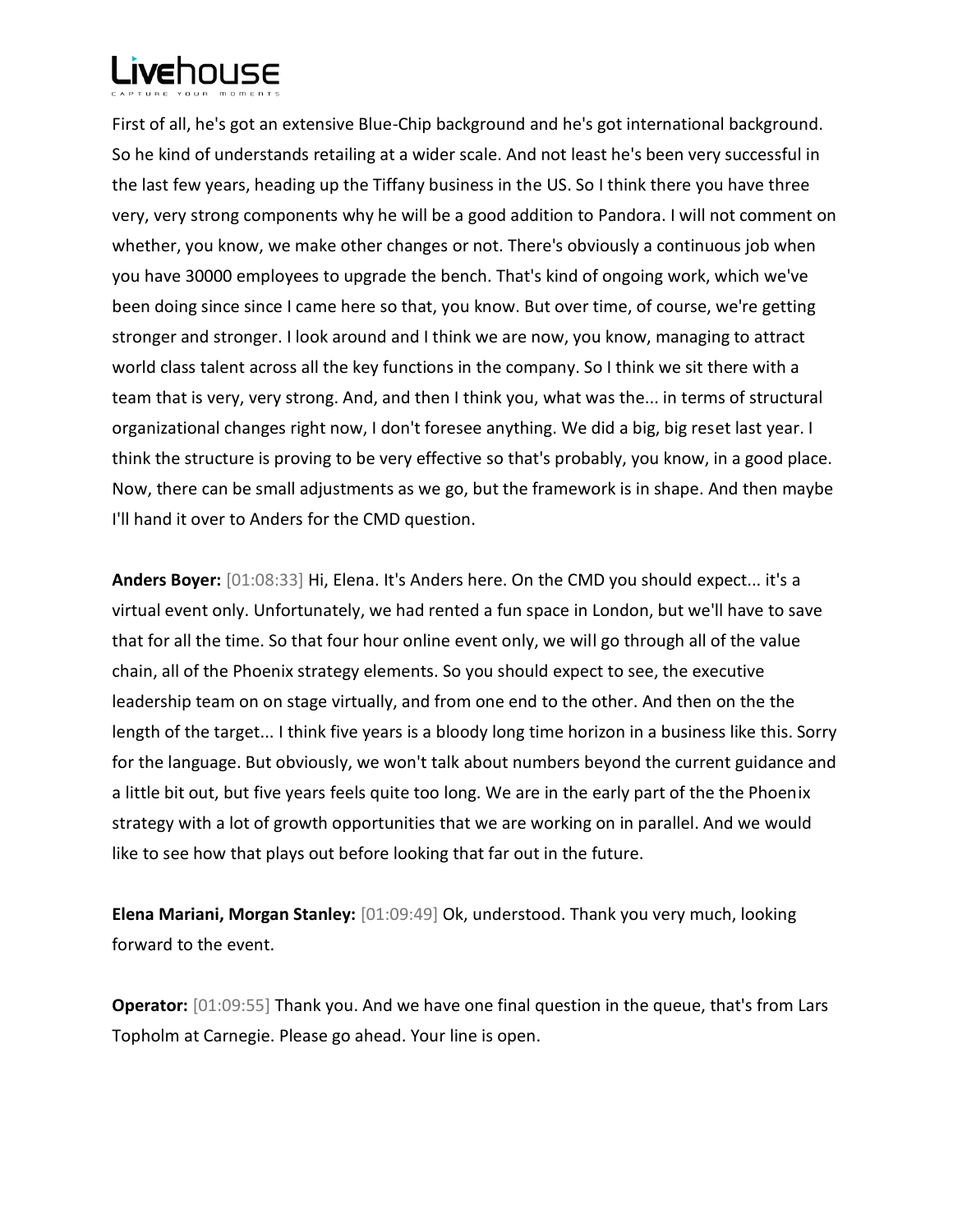**Lars Topholm, Carnegie:** [01:10:03] Yes, just to follow up on store acquisitions in the US, because I can see from note 8 to the Q2 report that in the quarter you've bought 22 concept stores for a consideration of 14 million. And then in July, you bought another 7 but paid 52 million. So I just wonder if you can come up with some indications, how do you actually put a value on these? And the reason why this very significant difference in purchase price. I would assume it's because the seven stores performed better than the 22. Will this have any implications for organic growth in the US in Q3? Thanks.

**Anders Boyer:** [01:10:52] It's a good, good catch, Lars. A very big difference by store on those two different pieces of forward integration. There's a couple of comments there. One is that the starting point is when when an agreement expires, then in many jurisdictions around the world, Pandora will be able to take over the store without any payment of goodwill. Then we will be paying for inventories and fixtures, et cetera. But there are a few exceptions to that sort of starting point, either due to local legislation of how to deal with the franchise, franchisee/franchisor relationship or because of legacy agreements that that's in place. And the difference between the takeovers that are in notes here... is a reflection of that there are certain agreements in place where there's agreement on a specific purchase price that has been put in place in the past. So that that's why on one of them, the per store purchase price is quite high.

Lars Topholm, Carnegie:  $[01:12:18]$  And what happened to the inventory in those 22 stores? Because you didn't pay for that, according to the note?

**Anders Boyer:** [01:12:26] Yeah, I think it's saying they'll be looking at the exact, what is called, purchase price allocation. So we are taking all the inventory. We would prefer not to have that floating around when we take over a store. So the 14 million kroner includes that we're taking over the inventory. On the... and the way that it actually works, I think if you go back in the past, and you'll remember that definitely, all forward integration would count not in organic growth, but only towards total growth, a local currency growth. Going forward, there will be a split that to the extent that we do not pay any goodwill and only pay for inventories and fixtures, then it counts as organic growth. But to the extent that goodwill is being paid, it does not count in organic growth.